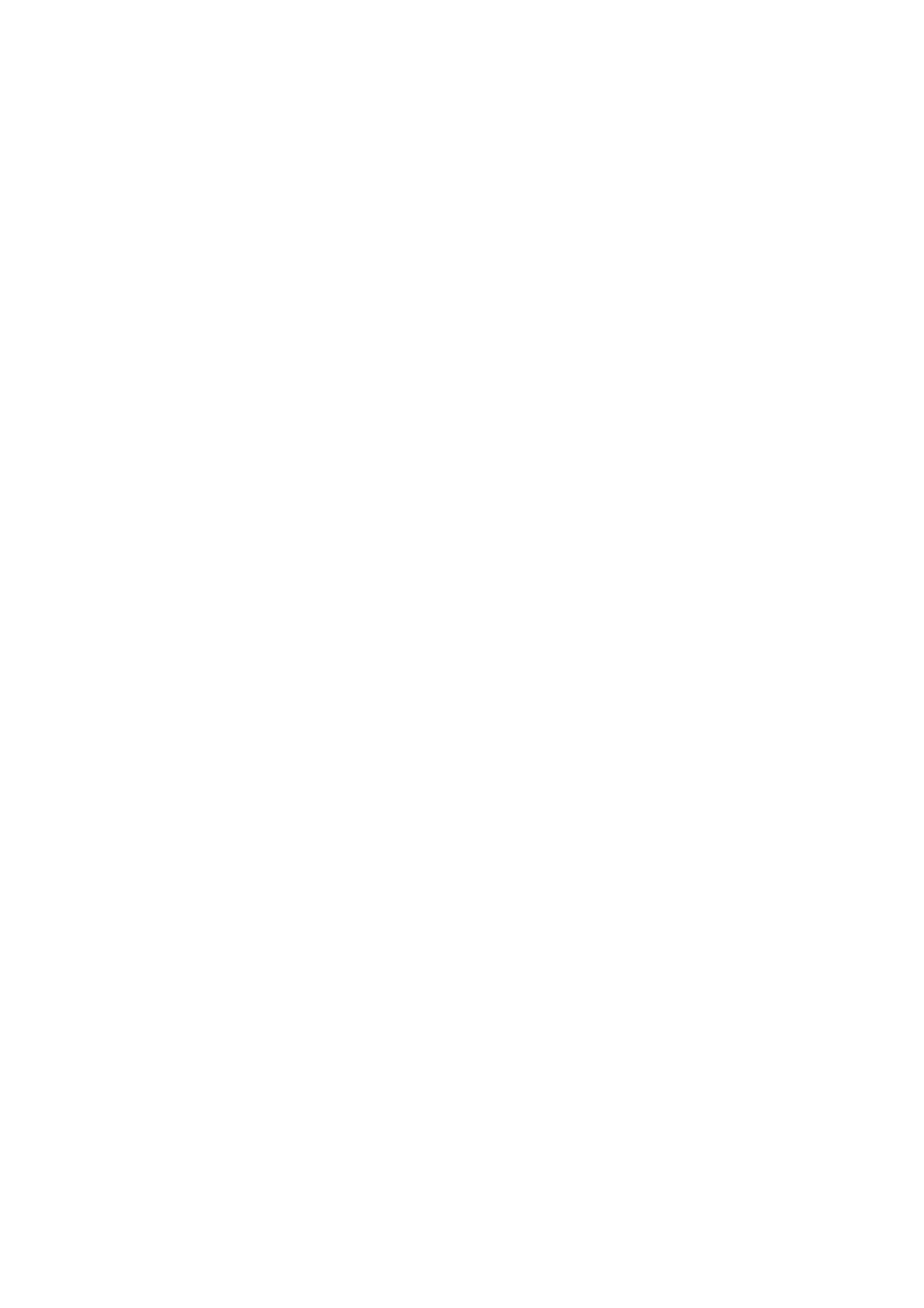#### Western Australia

# Business Names (Commonwealth Powers) Act 2012

# **Contents**

|                   | Part 1 — Preliminary                            |                |
|-------------------|-------------------------------------------------|----------------|
| 1.                | Short title                                     | $\overline{c}$ |
| 2.                | Commencement                                    | $\overline{2}$ |
|                   | Part 2 — Adoption of national                   |                |
|                   | business names legislation and                  |                |
|                   | referral to Commonwealth                        |                |
| 3.                | Terms used                                      | 3              |
| 4.                | Continuing business names matters               | $\overline{4}$ |
| 5.                | Adoption of national business names legislation | 6              |
| 6.                | Reference of continuing business names matters  | 6              |
| 7.                | Amendment of Commonwealth law                   | $\overline{7}$ |
| 8.                | Termination of adoption and amendment reference | 7              |
| 9.                | Effect of termination of amendment reference    |                |
|                   | before termination of adoption                  | 8              |
| 10.               | Regulations                                     | 9              |
| 11.               | Regulations for purposes of Business Names      |                |
|                   | Registration Act 2011 (Commonwealth) s. 13 and  |                |
|                   | 14                                              | 9              |
| 12.               | Transitional regulations                        | 10             |
| 13.               | Review of Act                                   | 11             |
|                   | Part 3 – Business Names Act 1962                |                |
|                   | amended                                         |                |
| 14.               | Act amended                                     | 12             |
| 15.               | Section 3A inserted                             | 12             |
| As at 21 Jan 2017 | Version 00-d0-02                                | page i         |

Published on www.legislation.wa.gov.au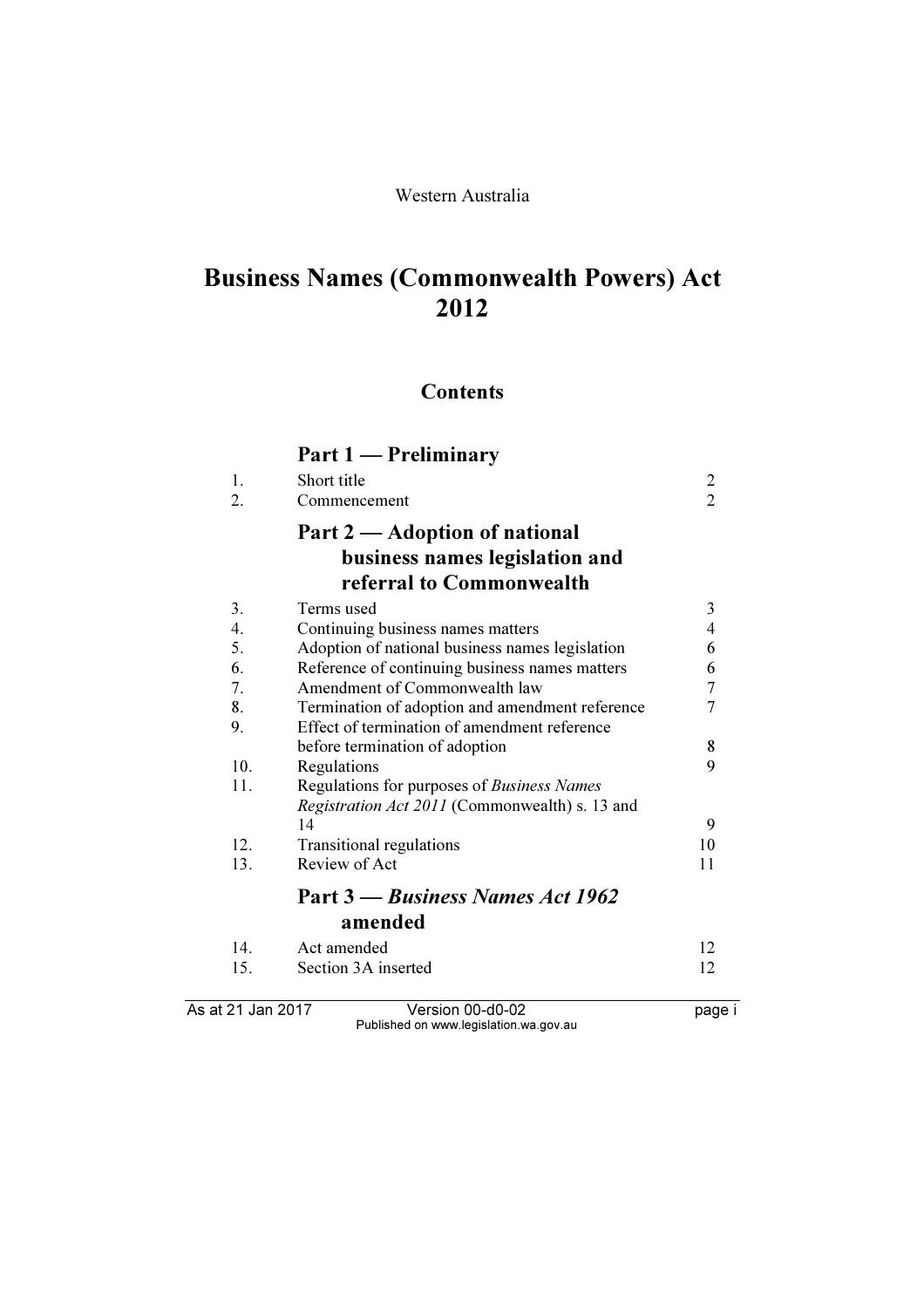|     | 3A.<br>Expiry of Act                                              | 12       |    |
|-----|-------------------------------------------------------------------|----------|----|
| 16. | Section 4 amended                                                 |          | 12 |
| 17. | Section 4A amended                                                |          | 13 |
| 18. | Sections 4B and 4C inserted                                       |          | 14 |
|     | 4B.<br>Commissioner may act for purposes of                       |          |    |
|     | national business names legislation<br>4C.<br>Outstanding matters | 14<br>15 |    |
| 19. | Section 5 amended                                                 |          | 17 |
| 20. | Section 5A amended                                                |          | 17 |
| 21. | Section 6 amended                                                 |          | 18 |
| 22. | Section 7 amended                                                 |          | 18 |
| 23. | Section 9 amended                                                 |          | 20 |
| 24. | Section 10 amended                                                |          | 21 |
| 25. | Section 11 amended                                                |          | 22 |
| 26. | Section 12 amended                                                |          | 23 |
| 27. | Section 13 amended                                                |          | 25 |
| 28. | Section 18 amended                                                |          | 25 |
| 29. | Section 19 amended                                                |          | 25 |
| 30. | Section 21 amended                                                |          | 28 |
| 31. | Section 22 amended                                                |          | 28 |
| 32. | Section 23 amended                                                |          | 28 |
| 33. | Section 24 amended                                                |          | 28 |
| 34. | Section 25 deleted                                                |          | 29 |
| 35. | Section 28 amended                                                |          | 29 |
|     | Part 4 — Other Acts amended                                       |          |    |
|     | Division 1 — <i>Auction Sales Act 1973</i> amended                |          |    |
| 36. | Act amended                                                       |          | 30 |
| 37. | Section 4 amended                                                 |          | 30 |
|     | Division 2 — <i>Employment Agents Act 1976</i>                    |          |    |
|     | amended                                                           |          |    |
| 38. | Act amended                                                       |          | 30 |
| 39. | Section 4 amended                                                 |          | 30 |
|     | Division 3 - Legal Profession Act 2008                            |          |    |
|     | amended                                                           |          |    |
| 40. | Act amended                                                       |          | 30 |
| 41. | Section 157 amended                                               |          | 31 |
|     | Division 4 – Settlement Agents Act 1981                           |          |    |
|     | amended                                                           |          |    |
| 42. | Act amended                                                       |          | 31 |
|     |                                                                   |          |    |

page ii Version 00-d0-02 As at 21 Jan 2017 Published on www.legislation.wa.gov.au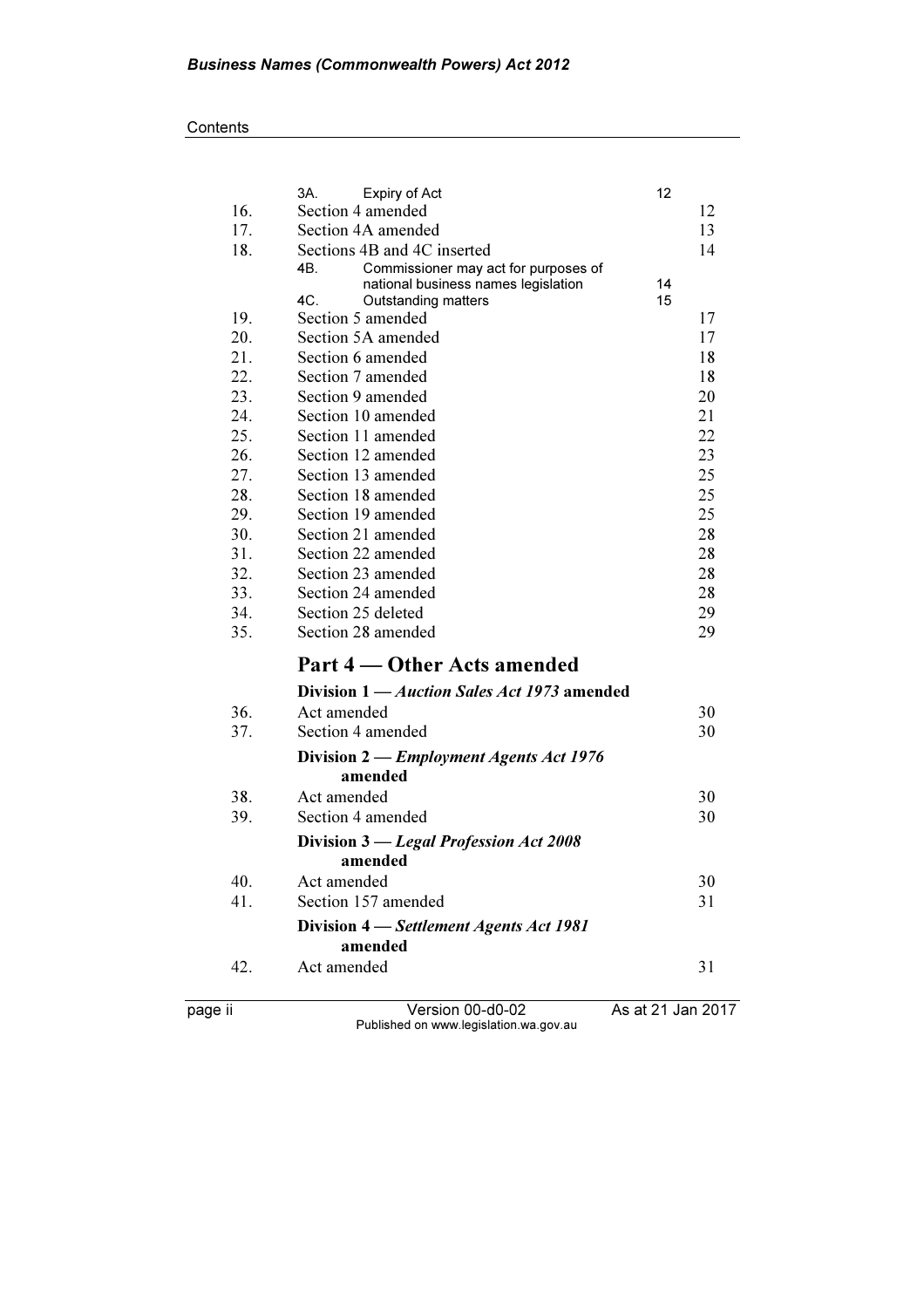#### **Contents**

| 43. | Schedule 2 clause 2 amended                 | 31 |
|-----|---------------------------------------------|----|
|     | Division 5 — Travel Agents Act 1985 amended |    |
| 44. | Act amended                                 | 31 |
| 45. | Section 14 amended                          | 31 |
|     | <b>Notes</b>                                |    |
|     | Compilation table                           | 32 |
|     | <b>Defined terms</b>                        |    |

As at 21 Jan 2017 Version 00-d0-02 page iii Published on www.legislation.wa.gov.au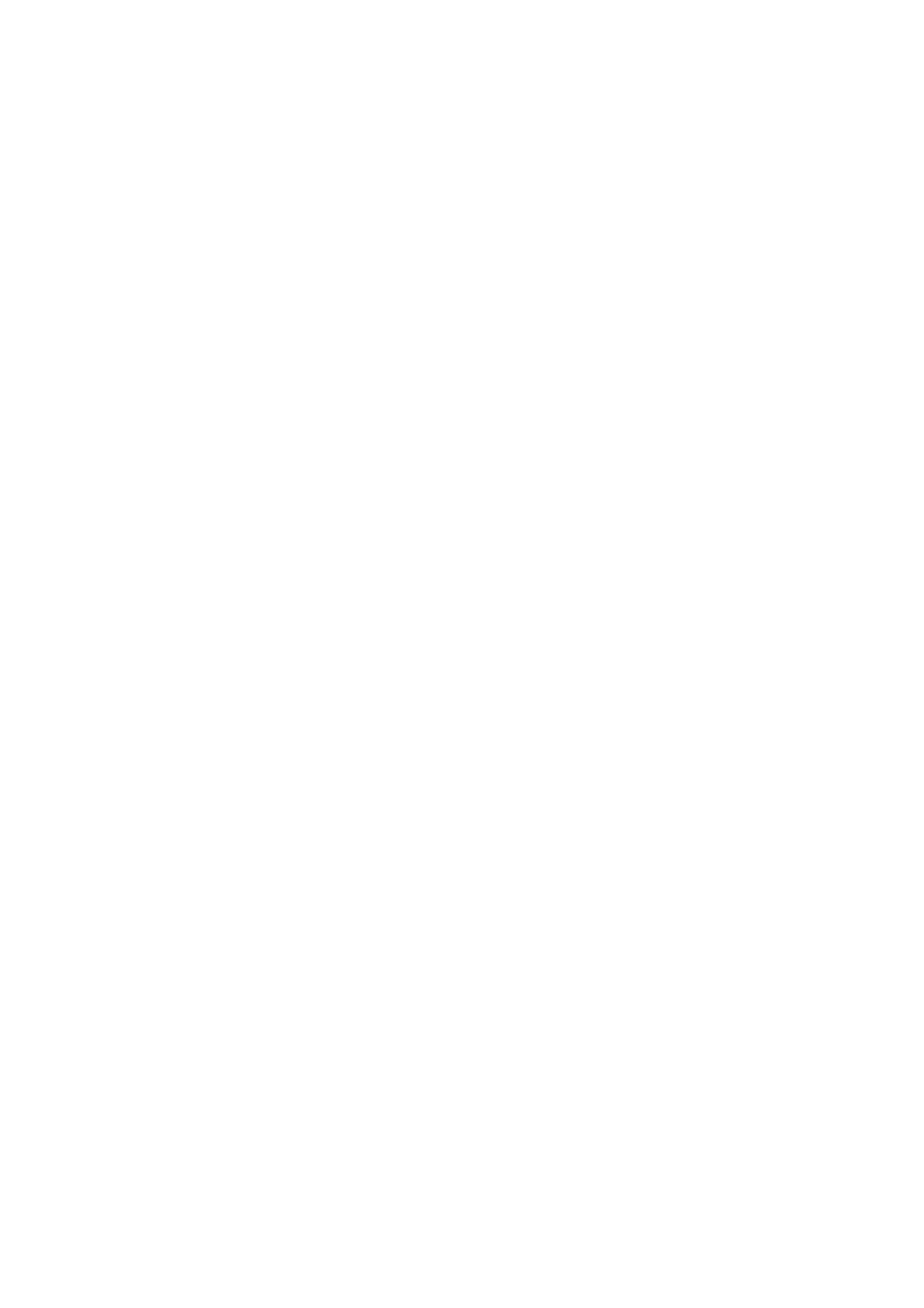Western Australia

# Business Names (Commonwealth Powers) Act 2012

An Act —

- • to adopt the Business Names Registration Act 2011 (Commonwealth) and the Business Names Registration (Transitional and Consequential Provisions) Act 2011 (Commonwealth), and to refer certain matters relating to the registration and use of business names to the Parliament of the Commonwealth, for the purposes of section 51(xxxvii) of the Constitution of the Commonwealth; and
- • to amend the Business Names Act 1962 to effect the transition of the regulation of business names from the State to the Commonwealth; and
- • to make consequential amendments to various Acts, and for related purposes.

The Parliament of Western Australia enacts as follows:

As at 21 Jan 2017 Version 00-d0-02 page 1 Published on www.legislation.wa.gov.au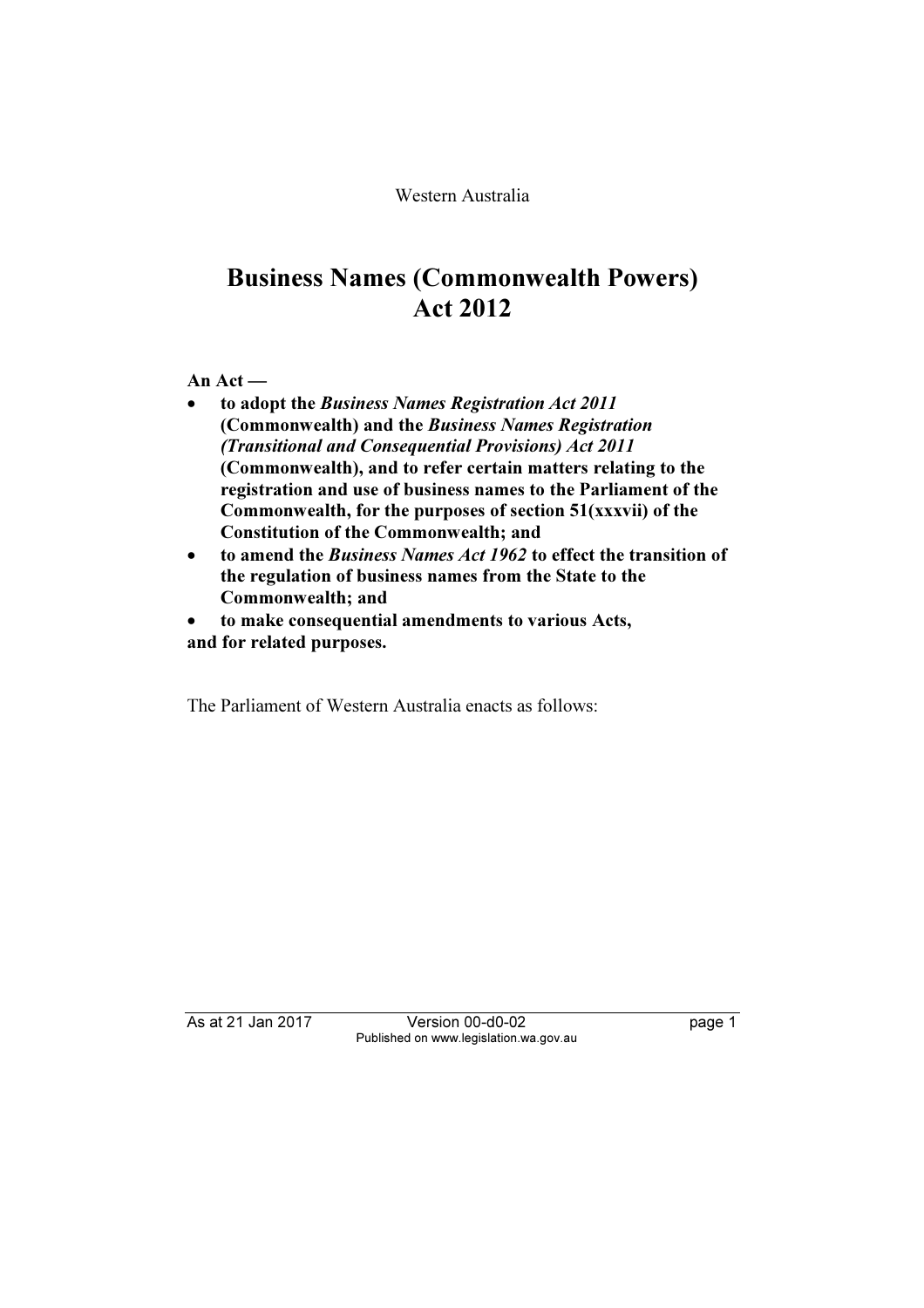# Part 1 — Preliminary

#### 1. Short title

This is the Business Names (Commonwealth Powers) Act 2012.

#### 2. Commencement

This Act comes into operation as follows —

- (a) Part  $1$  on the day on which this Act receives the Royal Assent;
- (b) Parts 2 and 3 on the day after that day;
- (c) Part 4 when the Business Names Registration Act 2011 (Commonwealth) Part 2 comes into operation.

page 2 Version 00-d0-02 As at 21 Jan 2017 Published on www.legislation.wa.gov.au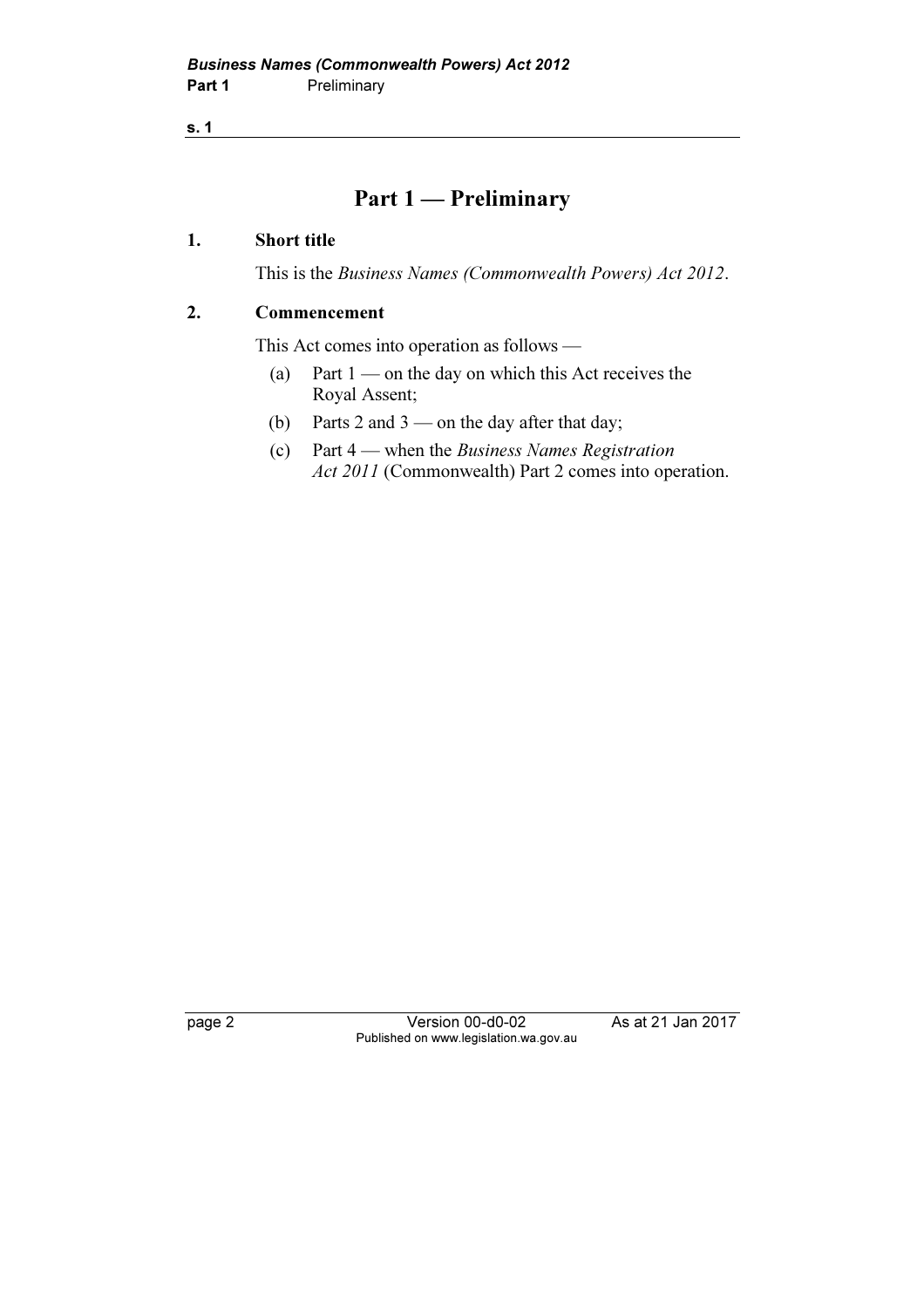# Part 2 — Adoption of national business names legislation and referral to Commonwealth

### 3. Terms used

In this Act, unless the contrary intention appears —

*adoption* means the adoption under section  $5(1)$ ;

**amendment reference** means the reference under section  $6(1)$ ;

**business name** has the same meaning as in the *Business Names* Registration Act 2011 (Commonwealth) as originally enacted;

continuing business names matter has the meaning given by section 4;

*entity* includes an individual, body corporate or unincorporate, partnership or anything that is an entity within the meaning of the Business Names Registration Act 2011 (Commonwealth) as originally enacted;

exemption provision means a provision in the terms, or substantially in the terms, of section 19(5) or section 20(3) of the Business Names Registration Act 2011 (Commonwealth) as originally enacted;

express amendment of the national business names legislation means the direct amendment of the text of the national business names legislation (whether by the insertion, omission, repeal, substitution or relocation of words or matter) by another Commonwealth Act, but does not include the enactment by a Commonwealth Act of a provision that has or will have substantive effect otherwise than as part of the text of the national business names legislation;

government body means —

- (a) the State or an agency or authority of the State or of the State acting jointly with the Commonwealth, another State or a Territory; or
- (b) a local government, regional local government or regional subsidiary;

As at 21 Jan 2017 Version 00-d0-02 page 3 Published on www.legislation.wa.gov.au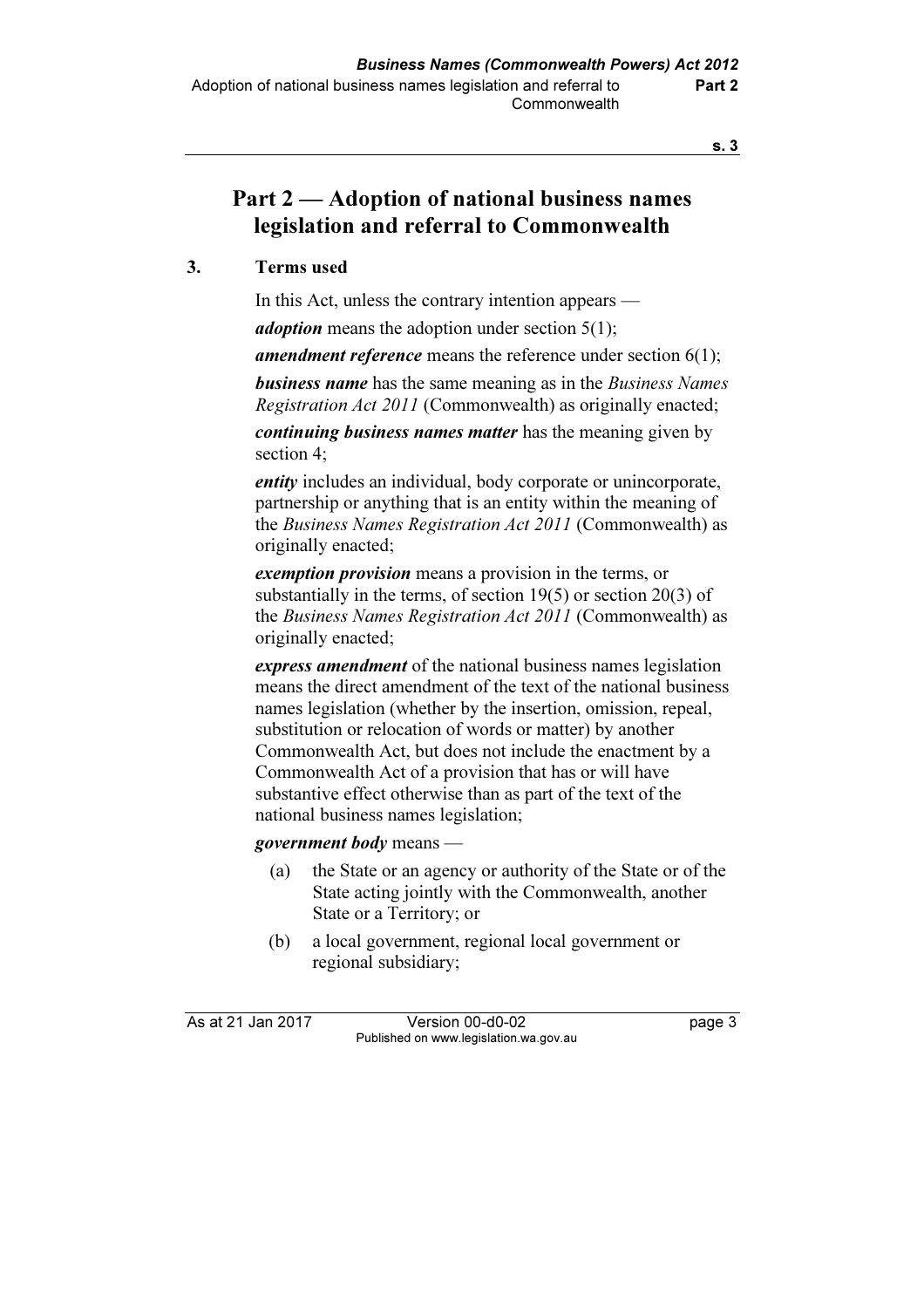national business names instrument means any instrument (whether or not of a legislative character) that is made or issued under the national business names legislation;

#### national business names legislation means  $-$

- (a) the Business Names Registration Act 2011 (Commonwealth); and
- (b) the Business Names Registration (Transitional and Consequential Provisions) Act 2011 (Commonwealth);

*notified State register* means a register that is maintained under a State law and is a *notified State/Territory register* within the meaning given by section 6 of the Business Names Registration Act 2011 (Commonwealth) as originally enacted;

**registration** means the inclusion of information in any system for the recording of information (whether in written or electronic form);

**State law** means an Act of the State, or an instrument made under an Act of the State, whenever enacted or made and as in force from time to time;

taxes means taxes, duties, charges or other imposts, however described.

[Section 3 amended: No. 26 of 2016 s. 33.]

### 4. Continuing business names matters

- (1) Each of the following matters is a continuing business names matter to the extent that it is included in the legislative powers of the Parliament of the State —
	- (a) the registration of business names;
	- (b) the regulation of the use of business names to assist entities who engage with an entity carrying on a business under a business name to identify the entity;
	- (c) the regulation of the use of business names to assist entities who engage with an entity carrying on a business under a business name to contact the entity;

page 4 Version 00-d0-02 As at 21 Jan 2017 Published on www.legislation.wa.gov.au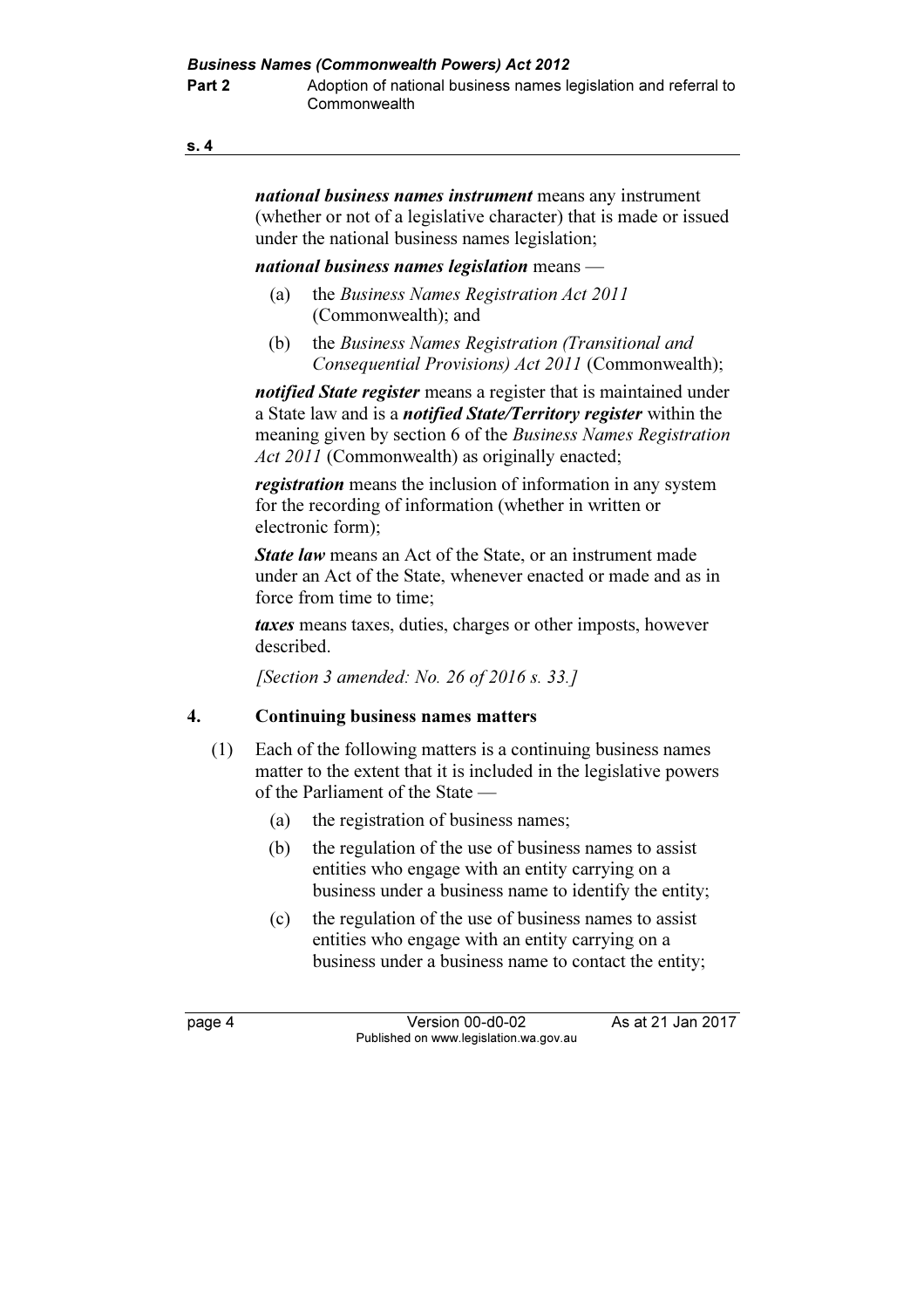| risks that arise from an entity carrying on a business<br>under a name that is not the entity's own; | (d) | the regulation of the use of business names to reduce the |
|------------------------------------------------------------------------------------------------------|-----|-----------------------------------------------------------|
|------------------------------------------------------------------------------------------------------|-----|-----------------------------------------------------------|

- (e) the prohibition or restriction of the use of business names that are undesirable, offensive or confusing;
- (f) the prohibition or restriction of the use of business names by an entity because —
	- (i) the entity has engaged in unlawful conduct; or
	- (ii) a person involved in the management of the entity has engaged in unlawful conduct.
- (2) However, none of the following matters is a continuing business names matter —
	- (a) the imposition of a restriction on a government body affecting the ability of the body to carry on business under a name;
	- (b) the imposition of a restriction on an entity affecting the ability of the entity to carry on business under a name registered to the entity on a notified State register;
	- (c) the imposition of a restriction on an entity affecting the ability of the entity to carry on business under a name that is specified as the name of the entity in a State law;
	- (d) the imposition of an obligation on a government body to include a name in a communication or to display a name;
	- (e) the imposition of an obligation on an entity to include in a communication, or to display, a name that is registered to the entity on a notified State register;
	- (f) the imposition of an obligation on an entity to include in a communication, or to display, a name that is specified as the name of the entity in a State law;
	- (g) the omission of an exemption provision without the insertion of an equivalent provision, or the imposition of a limitation on the operation of an exemption provision;

As at 21 Jan 2017 Version 00-d0-02 page 5 Published on www.legislation.wa.gov.au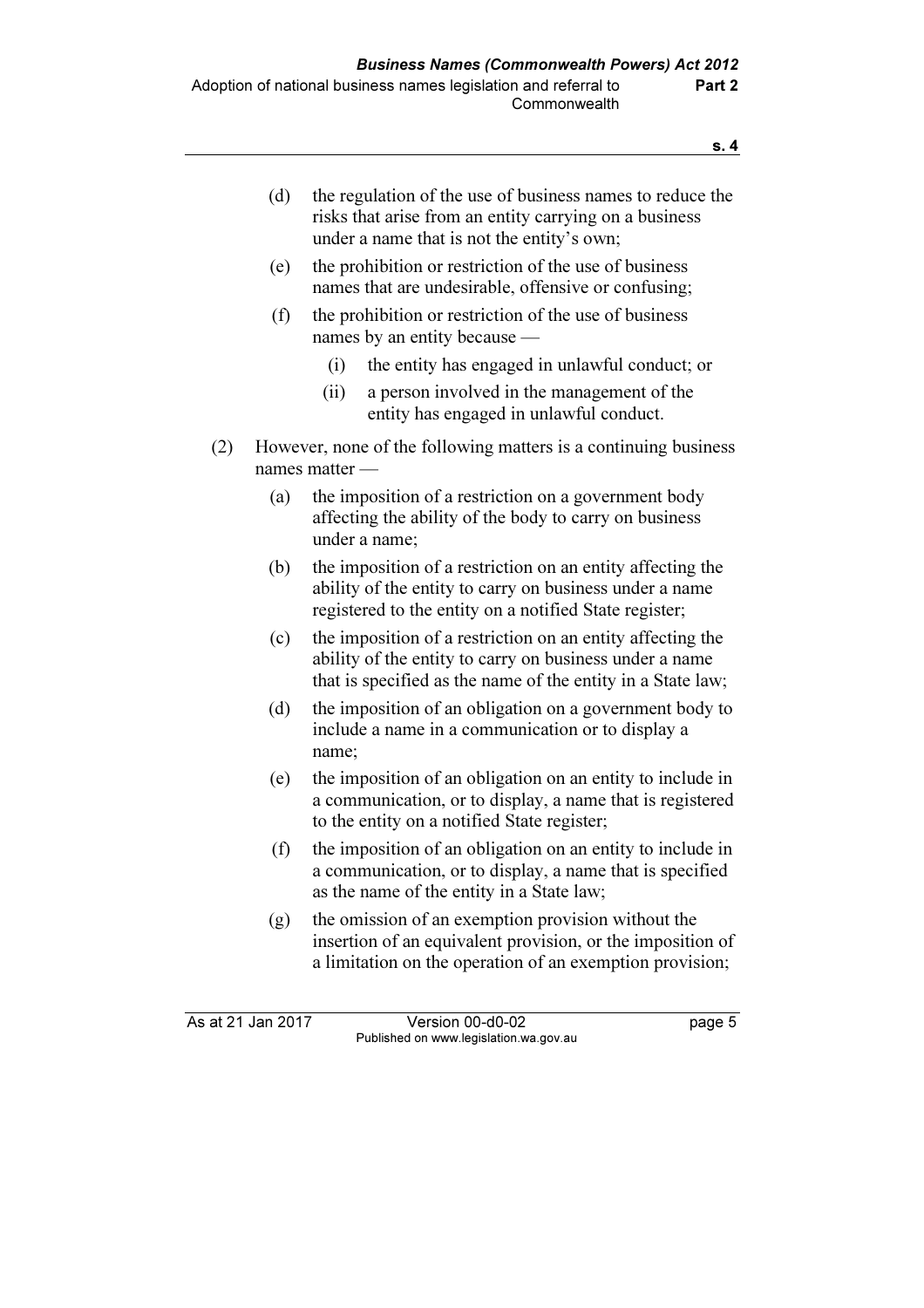| s. 5 |  |  |  |
|------|--|--|--|
|      |  |  |  |

 (h) any matter relating to the imposition or payment of taxes under a State law.

# 5. Adoption of national business names legislation

- (1) The national business names legislation, as originally enacted, is adopted within the meaning of section 51(xxxvii) of the Constitution of the Commonwealth.
- (2) The adoption has effect for a period
	- (a) beginning when subsection (1) comes into operation; and
	- (b) ending at the end of the day fixed under section  $8(1)(a)$ or (c) as the day on which the adoption is to terminate,

but not longer.

# 6. Reference of continuing business names matters

- (1) Each continuing business names matter is referred to the Parliament of the Commonwealth, but only to the extent of the making of laws with respect to the matter by making express amendments of the national business names legislation.
- (2) The reference of a matter under subsection (1) has effect only if and to the extent that the matter is not included in the legislative powers of the Parliament of the Commonwealth (otherwise than by a reference for the purposes of section 51(xxxvii) of the Constitution of the Commonwealth).
- (3) Despite any provision other than section 9(4), the amendment reference has effect for a period —
	- (a) beginning when subsection (1) comes into operation; and
	- (b) ending at the end of the day fixed under section  $8(1)(a)$ or (b) as the day on which the amendment reference is to terminate,

but not longer.

page 6 Version 00-d0-02 As at 21 Jan 2017 Published on www.legislation.wa.gov.au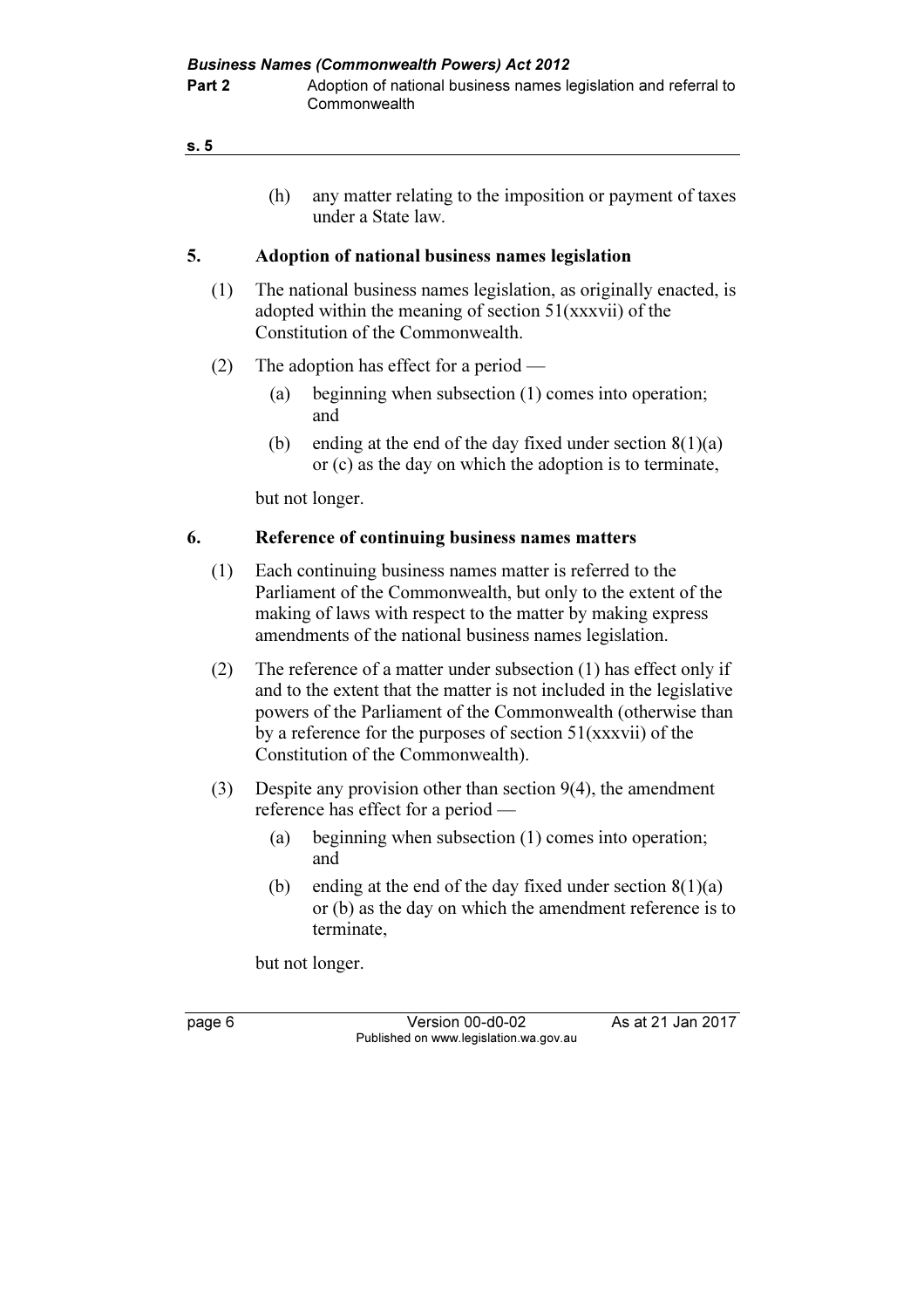## 7. Amendment of Commonwealth law

It is the intention of the Parliament of the State that —

- (a) the national business names legislation may be expressly amended, or have its operation otherwise affected, at any time by provisions of Commonwealth Acts the operation of which is based on legislative powers that the Parliament of the Commonwealth has apart from a reference of any matters for the purposes of section 51(xxxvii) of the Constitution of the Commonwealth; and
- (b) the national business names legislation may have its operation affected, otherwise than by express amendment, at any time by provisions of national business names instruments.

### 8. Termination of adoption and amendment reference

- (1) The Governor may, at any time, by proclamation published in the *Gazette*, fix a day as the day on which —
	- (a) the adoption and the amendment reference are to terminate; or
	- (b) the amendment reference is to terminate; or
	- (c) the adoption is to terminate (if the amendment reference has been previously terminated).
- (2) A day fixed under subsection (1) must be no earlier than the first day after the end of the period of 6 months beginning with the day on which the proclamation is published.
- (3) The Governor may, by proclamation published in the Gazette, revoke a proclamation published under subsection (1).
- (4) A revoking proclamation has effect only if published before the day fixed under subsection (1).

As at 21 Jan 2017 Version 00-d0-02 page 7 Published on www.legislation.wa.gov.au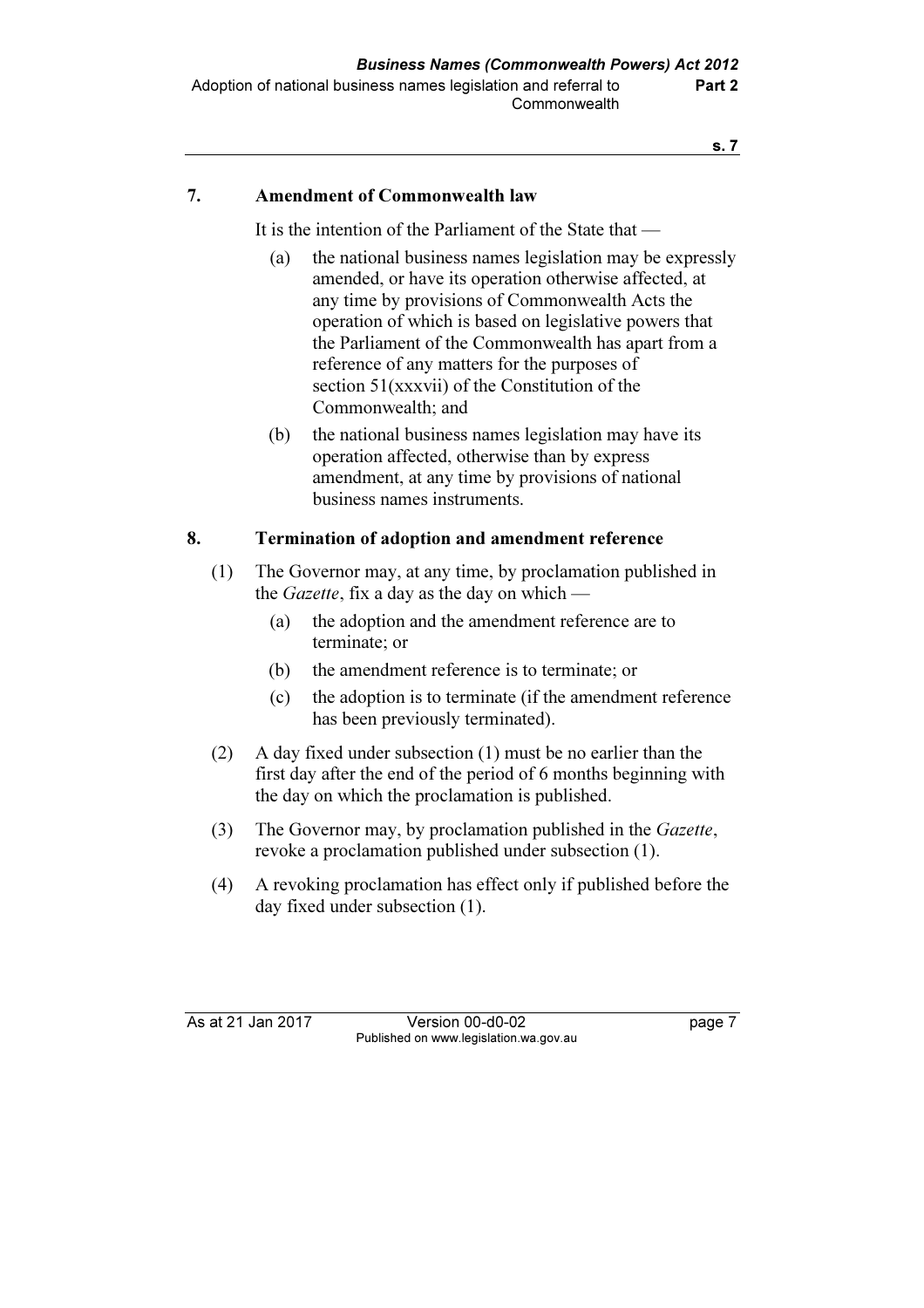| v.<br>۰. | ۰.<br>× |
|----------|---------|
|          |         |

| (5) | If a revoking proclamation has effect the revoked proclamation    |
|-----|-------------------------------------------------------------------|
|     | is taken, for the purposes of each or either of sections 5 and 6, |
|     | never to have been published but the revocation does not          |
|     | prevent publication of a further proclamation under               |
|     | subsection $(1)$ .                                                |

 (6) A proclamation cannot be made under subsection (1) unless a draft of the proclamation has first been approved by a resolution passed by both Houses of the Parliament of the State.

#### 9. Effect of termination of amendment reference before termination of adoption

(1) In this section —

existing *legislation* means the national business names legislation as —

- (a) amended by laws made under the amendment reference that have come into operation before the termination; or
- (b) amended or affected by provisions referred to in section 7(a) or (b) that have come into operation before the termination,

and as in operation immediately before the termination;

termination means the termination of the amendment reference.

- (2) A reference in this section to provisions referred to in section 7(b) includes a reference to national business names instruments made to carry out or give effect to the national business names legislation as amended by laws made under the amendment reference.
- (3) It is the intention of the Parliament of the State that, if the amendment reference terminates before the adoption terminates, the termination of the amendment reference does not affect —
	- (a) laws made under the amendment reference before the termination; or

|--|--|

page 8 Version 00-d0-02 As at 21 Jan 2017 Published on www.legislation.wa.gov.au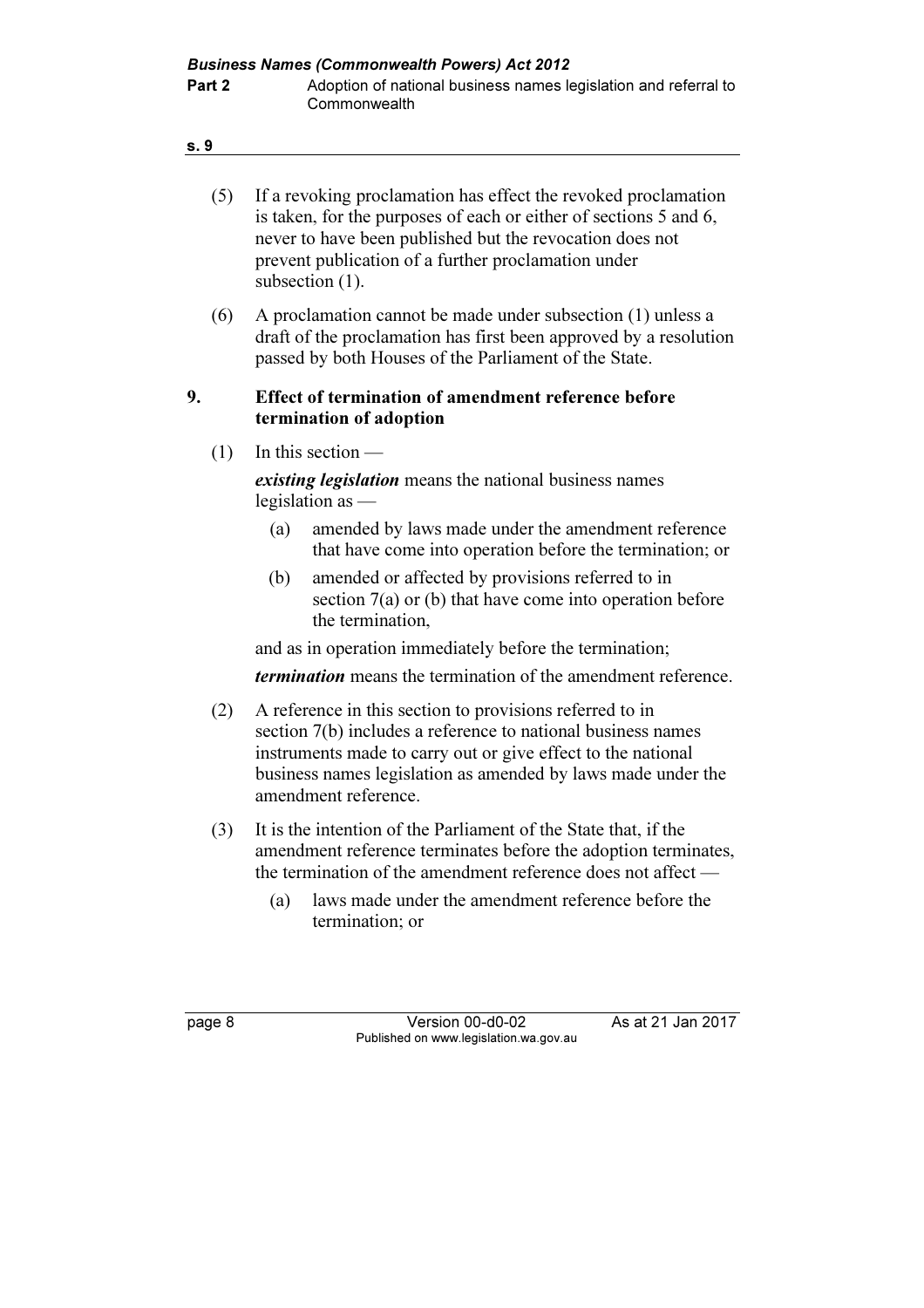| the continued operation in the State of the existing |
|------------------------------------------------------|
| legislation or of the existing legislation as $-$    |

- (i) amended after the termination by laws referred to in paragraph (a) that come into operation after the termination; or
- (ii) amended or affected after the termination by provisions referred to in section 7(a) or (b).
- (4) Accordingly, the amendment reference continues to have effect for the purposes of subsection (3) unless the adoption is terminated.
- (5) Subsection (3) or (4) does not apply to or in relation to an amendment of the national business names legislation that is excluded from the operation of this section by the proclamation that terminates the amendment reference.

# 10. Regulations

 The Governor may make regulations prescribing all matters that are required or permitted by this Act to be prescribed, or are necessary or convenient to be prescribed for giving effect to the purposes of this Act.

### 11. Regulations for purposes of Business Names Registration Act 2011 (Commonwealth) s. 13 and 14

- (1) The regulations may declare a matter to be an excluded matter for the purposes of the Business Names Registration Act 2011 (Commonwealth) section 13 in relation to —
	- (a) the whole of the national business names legislation; or
	- (b) a specified provision of the national business names legislation; or
	- (c) the national business names legislation other than a specified provision; or
	- (d) the national business names legislation otherwise than to a specified extent.

As at 21 Jan 2017 Version 00-d0-02 page 9 Published on www.legislation.wa.gov.au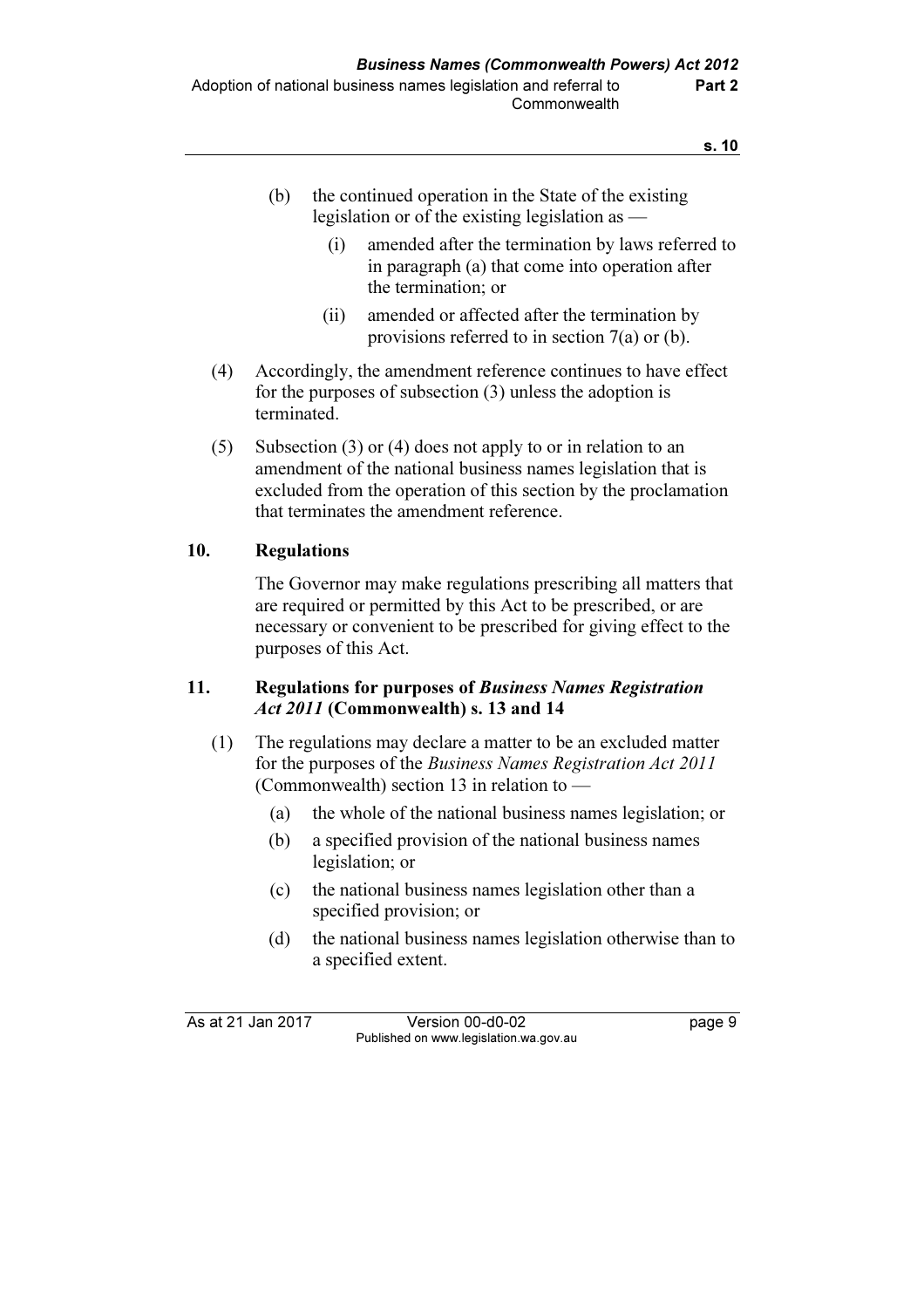- (2) The regulations may declare a provision of a law of the State to be a business names legislation displacement provision for the purposes of the Business Names Registration Act 2011 (Commonwealth) section 14 (either generally or specifically in relation to a provision of the national business names legislation).
- (3) Regulations cannot be made in accordance with subsection (1) or (2) unless a draft of the regulations has first been approved by a resolution passed by both Houses of the Parliament of the State.

#### 12. Transitional regulations

 $(1)$  In this section —

commencement day means the day on which section 3 comes into operation;

Gazettal day, in relation to transitional regulations, means the day on which the regulations are published in the *Gazette*;

specified means specified or described in transitional regulations;

transitional regulations means regulations made for the purposes of subsection (2).

- (2) The regulations may deal with all matters of a savings or transitional nature arising as a result of the enactment of —
	- (a) this Act; or
	- (b) the national business names legislation or any Act of the Commonwealth that amends the national business names legislation.
- (3) If transitional regulations provide that a specified state of affairs is taken to have existed, or not to have existed, on and from a day that is earlier than the Gazettal day but not earlier than the commencement day, the regulations have effect according to their terms.

page 10 Version 00-d0-02 As at 21 Jan 2017 Published on www.legislation.wa.gov.au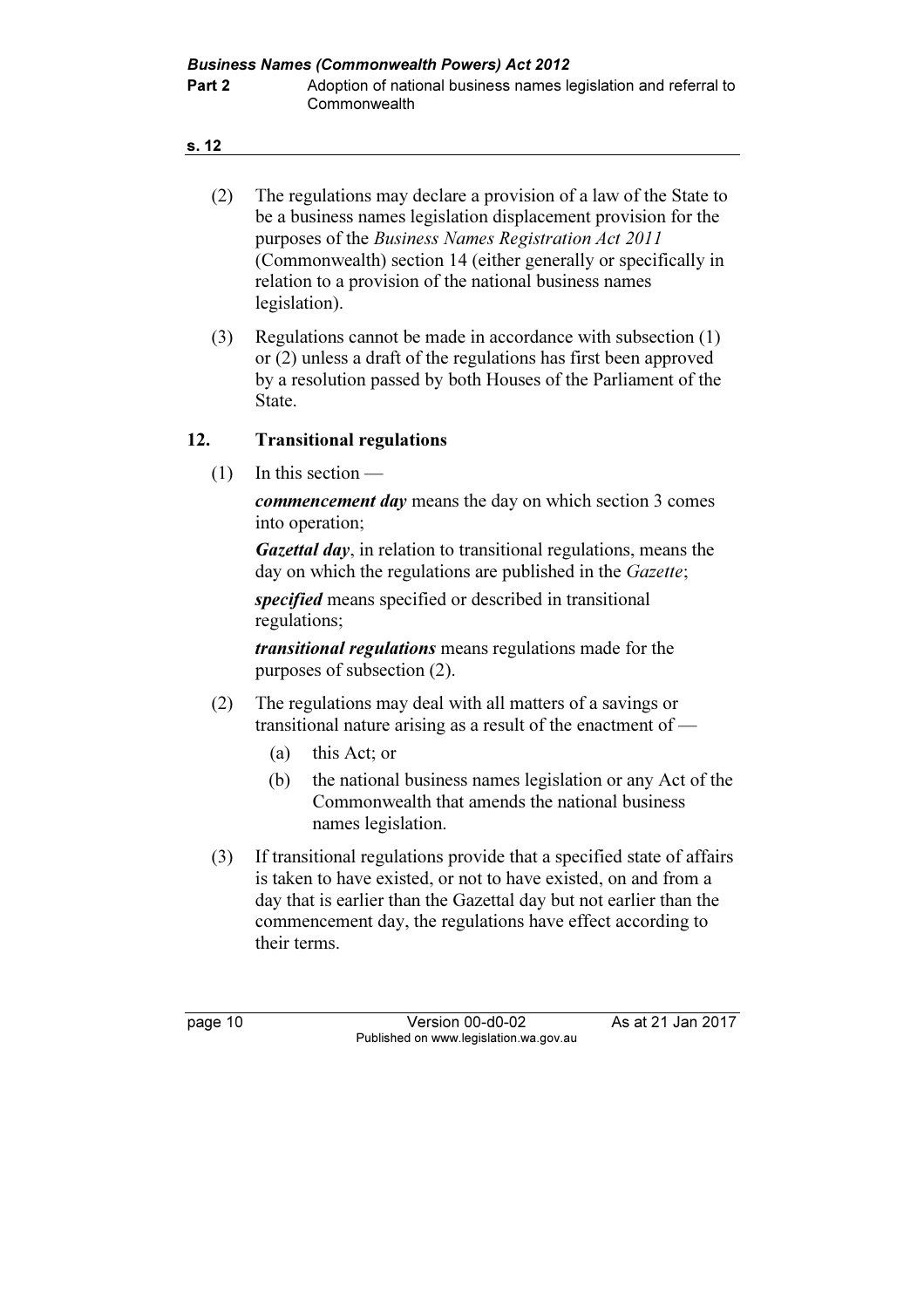- (4) If transitional regulations contain a provision referred to in subsection  $(3)$ , the provision does not operate so as —
	- (a) to affect, in a manner prejudicial to any person (other than the State or an authority of the State), the rights of that person existing before the Gazettal day; or
	- (b) to impose liabilities on any person (other than the State or an authority of the State) in respect of anything done or omitted to be done before the Gazettal day.
- (5) Transitional regulations cannot be made after the end of the period of 12 months beginning on the commencement day.

### 13. Review of Act

- (1) The Minister must carry out a review of the operation and effectiveness of this Act as soon as is practicable after the end of the period of 5 years beginning on the commencement day (as defined in section 12(1)).
- (2) The Minister must prepare a report based on the review and, as soon as is practicable after the report is prepared, cause it to be laid before both Houses of the Parliament of the State.

As at 21 Jan 2017 Version 00-d0-02 page 11 Published on www.legislation.wa.gov.au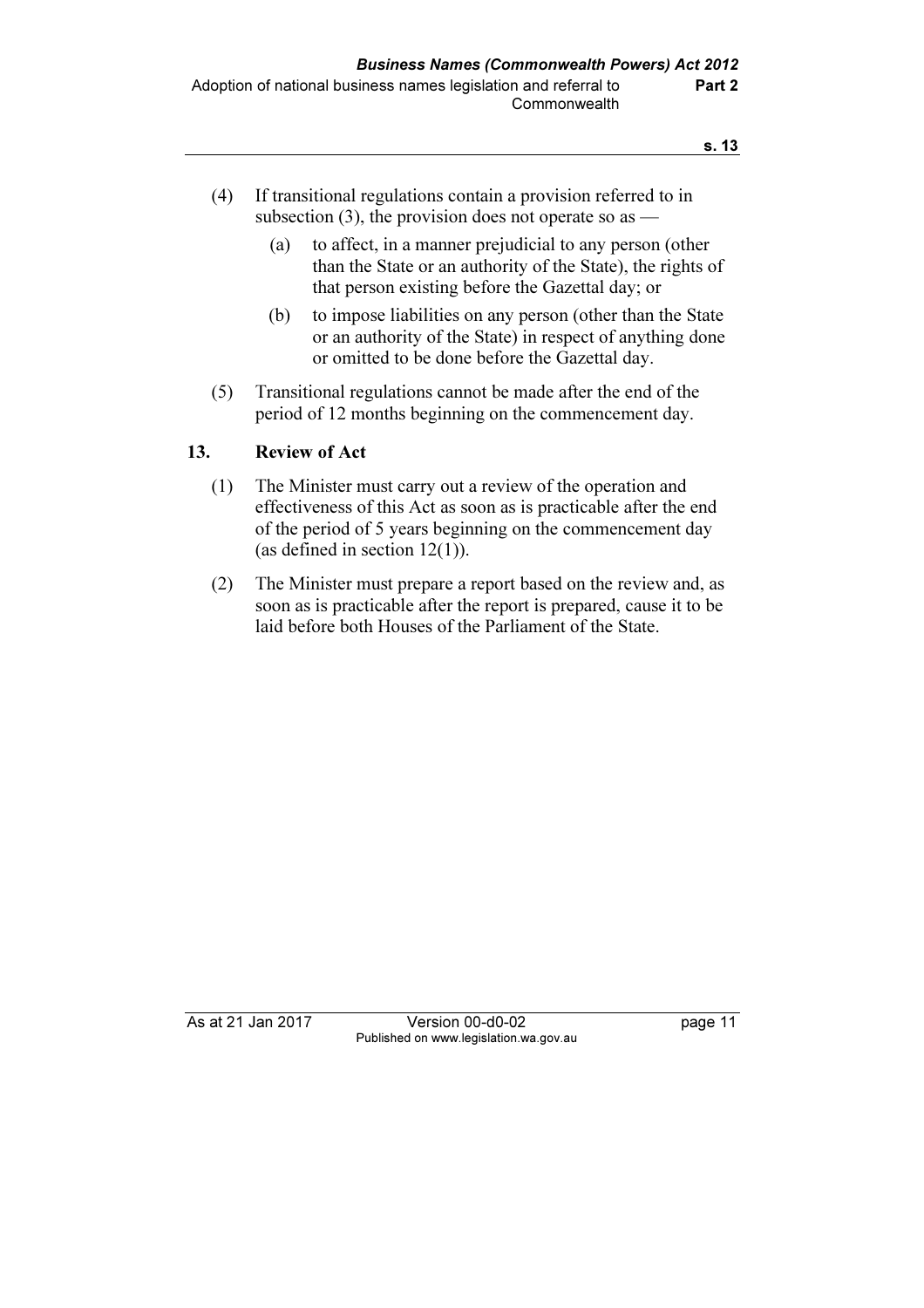# Part 3 — Business Names Act 1962 amended

#### 14. Act amended

This Part amends the Business Names Act 1962.

#### 15. Section 3A inserted

After section 3 insert:

# 3A. Expiry of Act

- (1) This Act expires on a day fixed by proclamation.
- (2) A proclamation cannot be made under subsection (1) unless the Commissioner has given the Minister a certificate signed by the Commissioner stating that the operation of this Act is no longer necessary.

### 16. Section 4 amended

In section 4(1) insert in alphabetical order:

ASIC means the Australian Securities and Investments Commission of the Commonwealth;

change-over day has the meaning given in the Commonwealth Transitional Act section 4(1);

Commonwealth Transitional Act means the Business Names Registration (Transitional and Consequential Provisions) Act 2011 (Commonwealth);

national business names legislation means  $-$ 

- (a) the Business Names Registration Act 2011 (Commonwealth); and
- (b) the Commonwealth Transitional Act;

page 12 Version 00-d0-02 As at 21 Jan 2017 Published on www.legislation.wa.gov.au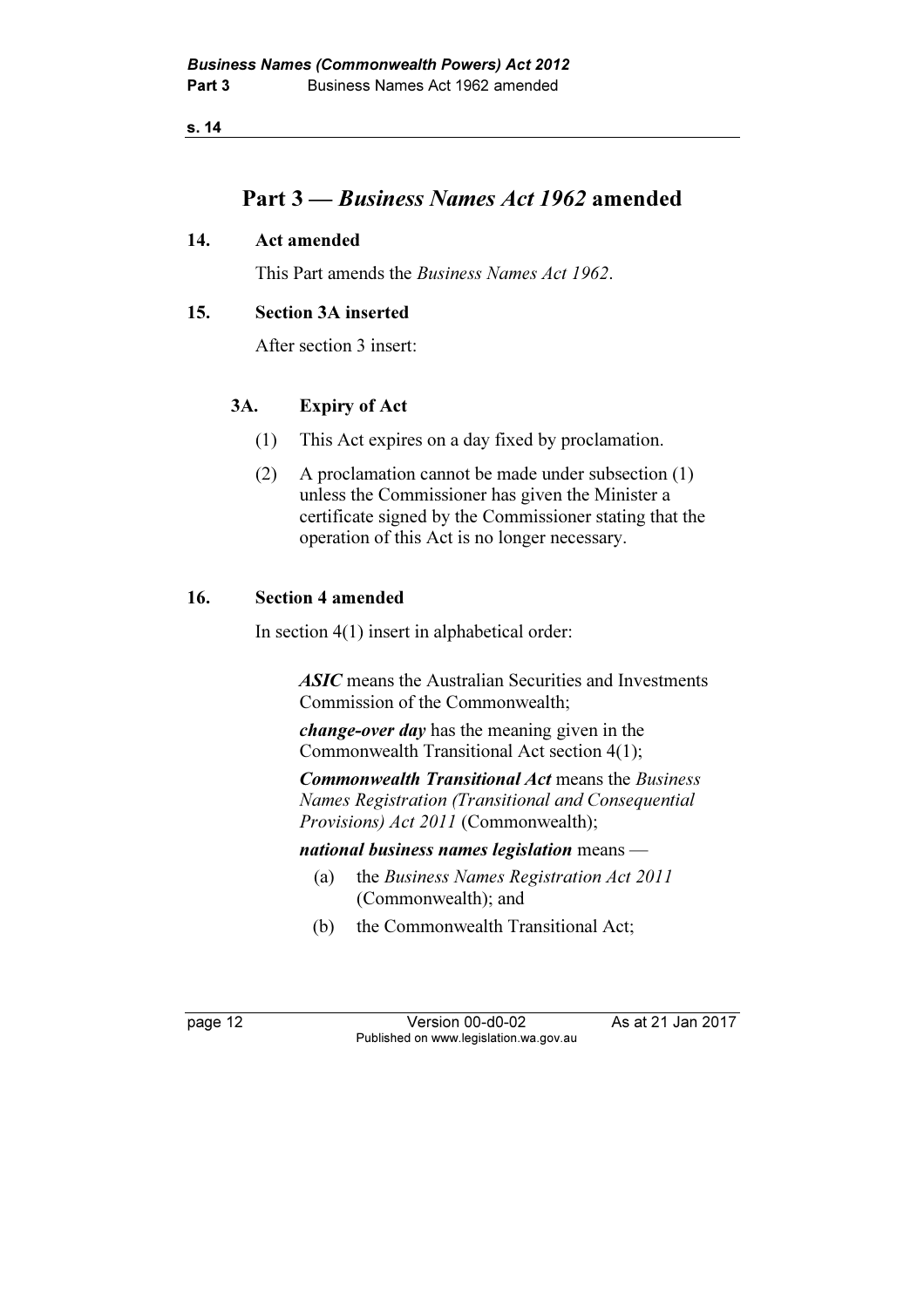#### 17. Section 4A amended

 (1) In section 4A(1) delete "the Australian Securities and Investments Commission" and insert:

ASIC

- (2) In section  $4A(2)$ :
	- (a) in paragraph (a) delete "the Australian Securities and Investments Commission; or" and insert:

ASIC; or

 (b) in paragraph (b) delete "the Australian Securities and Investments Commission." and insert:

ASIC.

 (3) In section 4A(3) delete "the Australian Securities and Investments Commission" and insert:

ASIC

 (4) In section 4A(4) delete "The Australian Securities and Investments Commission" and insert:

ASIC

As at 21 Jan 2017 Version 00-d0-02 page 13 Published on www.legislation.wa.gov.au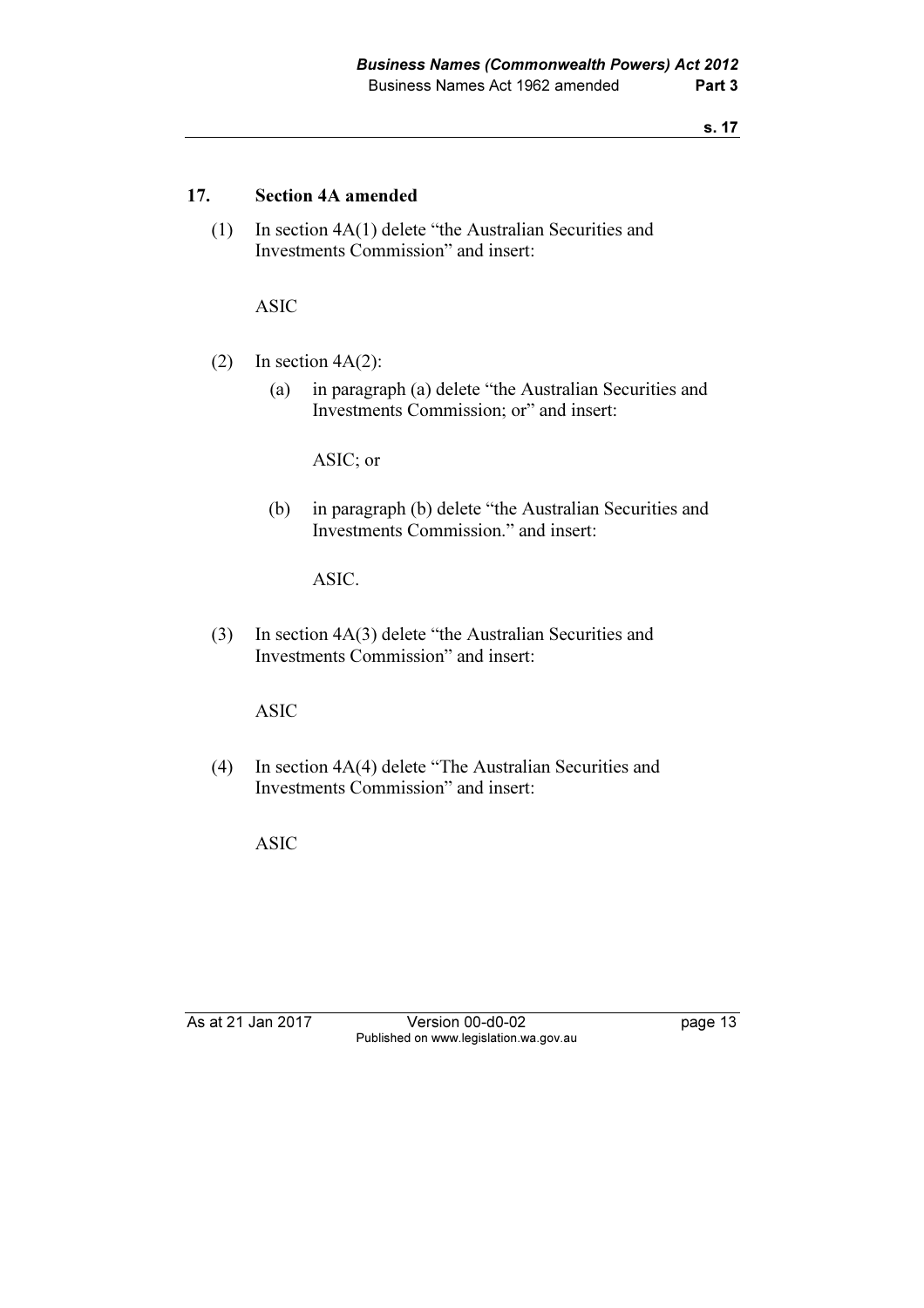#### 18. Sections 4B and 4C inserted

After section 4A insert:

#### 4B. Commissioner may act for purposes of national business names legislation

(1) In this section —

**business names information** means information obtained by the Commissioner in connection with the administration or enforcement of this Act.

- (2) The Commissioner may, on behalf of the State
	- (a) give ASIC notifications under the Commonwealth Transitional Act Schedule 1; and
	- (b) do any other thing that is required to be done by the State to facilitate the transition to the national business names legislation.
- (3) Without limiting subsection (2), the Commissioner may, under the Commonwealth Transitional Act Schedule 1 Part 2 —
	- (a) give ASIC notification that a business name is to be held for the purposes of resolving outstanding matters in relation to the business name; and
	- (b) if the Commissioner is satisfied that all outstanding matters in relation to the business name have been finally resolved, give the appropriate notification to ASIC.
- (4) Without limiting subsection (2) or (3), the Commissioner may —
	- (a) disclose to ASIC business names information; and

page 14 Version 00-d0-02 As at 21 Jan 2017 Published on www.legislation.wa.gov.au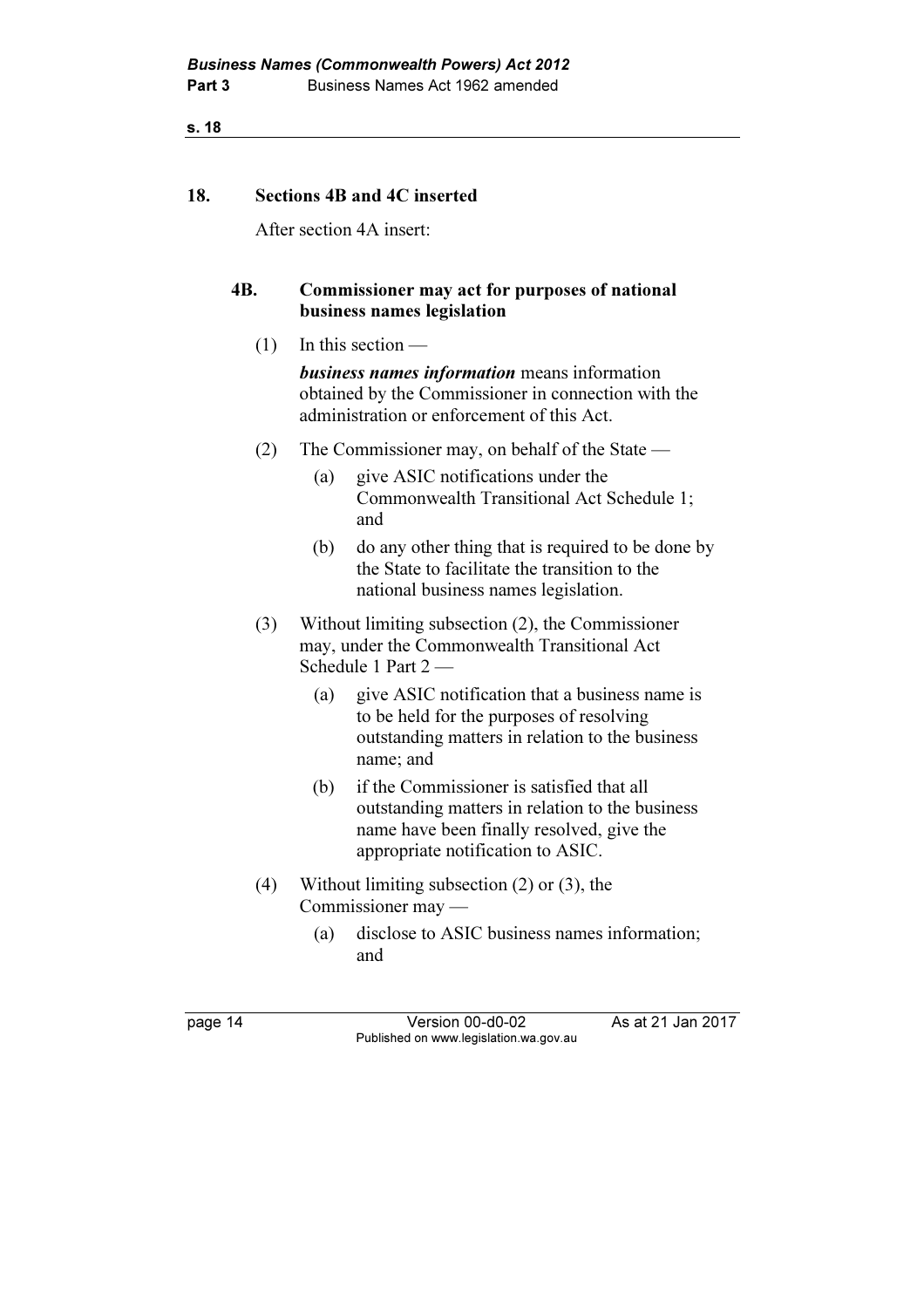- (b) give to ASIC copies of records, containing business names information, that are in the Commissioner's possession or under the Commissioner's control.
- (5) The Commissioner may
	- (a) give notifications under subsection (2) or (3); or
	- (b) disclose business names information, or give a copy of a record, under subsection (4),

 in whatever form the Commissioner considers appropriate (which may include by means of electronic data or in a form appropriate for the purposes of the national business names legislation).

- (6) If anything that this section authorises the Commissioner to do would be contrary to any enactment relating to secrecy or confidentiality, this section prevails.
- (7) Without limiting section 31C, the doing of anything in good faith under this section —
	- (a) does not result in any person incurring civil or criminal liability; and
	- (b) is not to be regarded as a breach of any duty of confidentiality or secrecy imposed by law; and
	- (c) is not to be regarded as a breach of professional ethics or standards or as unprofessional conduct.
- (8) In this section, a reference to the doing of anything includes a reference to an omission to do anything.

#### 4C. Outstanding matters

 The outstanding matters for the purposes of which the Commissioner may give ASIC notification under

As at 21 Jan 2017 Version 00-d0-02 page 15 Published on www.legislation.wa.gov.au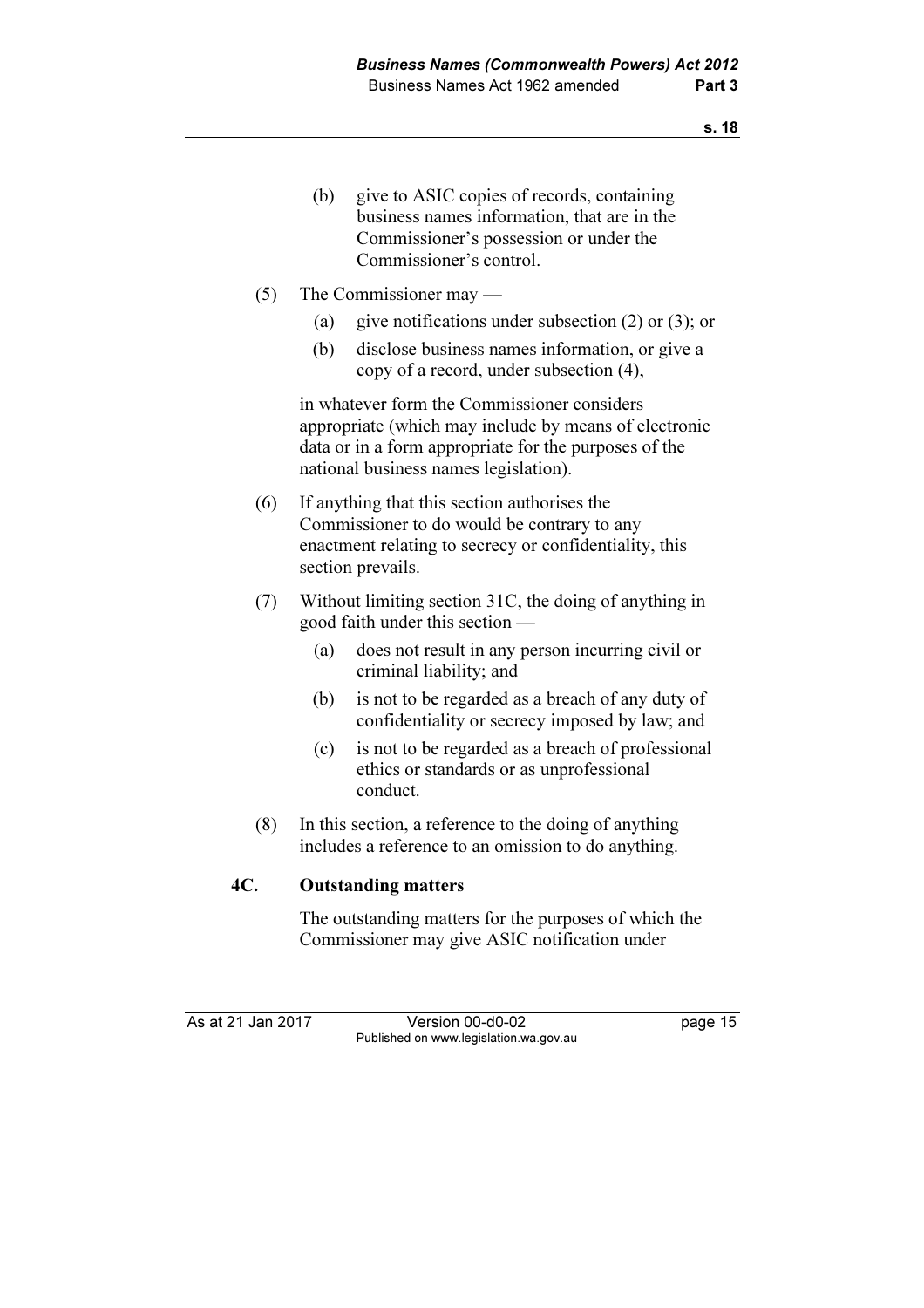section  $4B(3)$  to hold a business name include, but are not limited to, the following —

- (a) an application for the registration of a business name that is made under section 7(1), but not finally dealt with by the Commissioner, before the change-over day;
- (b) an application for the consent of the Minister to the registration of a business name that is made under section 9(1), but not finally dealt with by the Minister, before the change-over day;
- (c) a statement in respect of the renewal of the registration of a business name that is lodged under section 11(1), but not finally dealt with by the Commissioner, before the change-over day;
- (d) a statement that is lodged under section 12, but not finally dealt with by the Commissioner, before the change-over day;
- (e) a notice sent by the Commissioner under section 10(1) before the change-over day that specifies a period that expires on or after the change-over day;
- (f) a notice sent by the Commissioner under section 18(1) or (2) before the change-over day in respect of which the one month period referred to in section  $19(1)(b)$  or (c) expires on or after the change-over day;
- (g) an application for leave of the District Court that is made under section  $5A(3)$ , but not finally dealt with by the Court, before the change-over day;
- (h) an application to the State Administrative Tribunal that is made under section 19(3), but not finally dealt with by the Tribunal, before the change-over day;

page 16 Version 00-d0-02 As at 21 Jan 2017 Published on www.legislation.wa.gov.au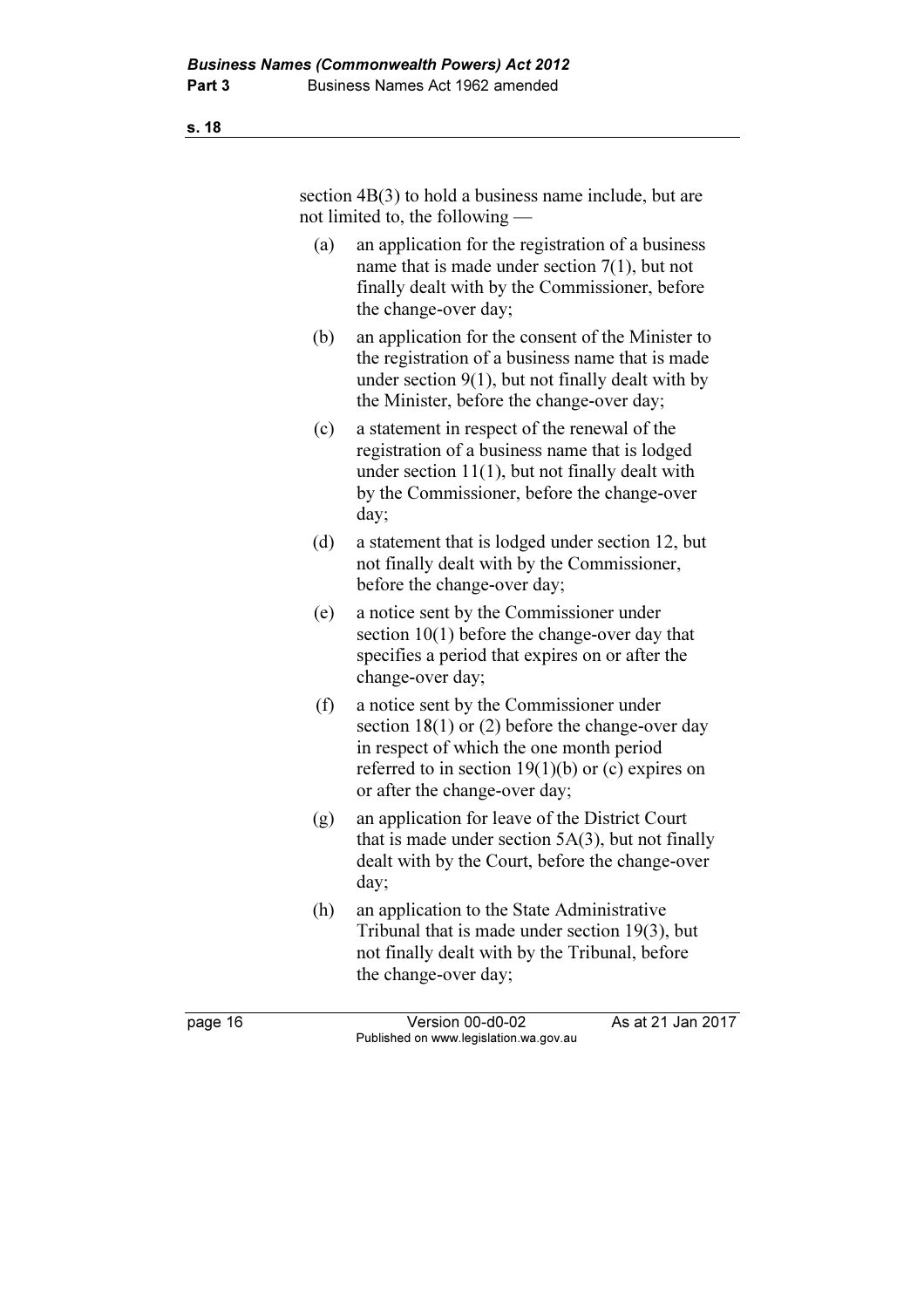- (i) the right of a person to make an application under section 9(1), for the consent of the Minister to the registration of a business name, on or after the change-over day;
- (j) the right of a person to lodge a statement under section 11(1), in respect of the renewal of the registration of a business name, on or after the change-over day;
- (k) the right of a person to make an application to the State Administrative Tribunal under section 19(3) on or after the change-over day.

# 19. Section 5 amended

Before section 5(1) insert:

- (1A) Subsection (1) does not apply to an act or omission that occurs on or after the change-over day.
- (1B) Despite subsection (1A) and The Criminal Code section 11, a person may be punished on or after the change-over day for an offence committed under subsection (1) before the change-over day.

### 20. Section 5A amended

- (1) After section 5A(1) insert:
	- (2A) Subsection (2) does not apply to the carrying on of business on or after the change-over day.
	- (2B) Despite subsection (2A) and The Criminal Code section 11, a person may be punished on or after the change-over day for an offence committed under subsection (2) before the change-over day.

As at 21 Jan 2017 Version 00-d0-02 page 17 Published on www.legislation.wa.gov.au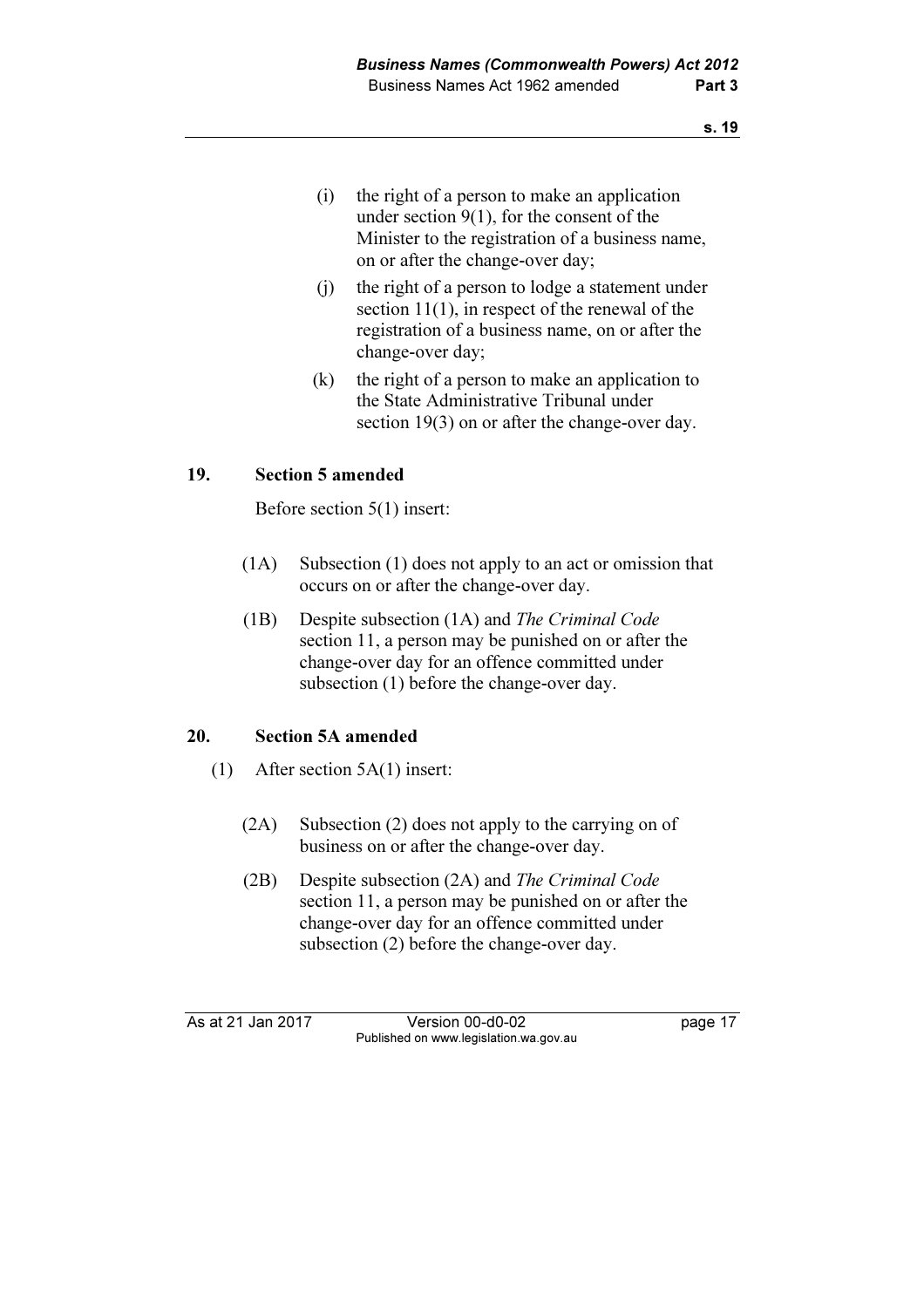- (2) After section 5A(3) insert:
	- (4A) An application cannot be made under subsection (3) on or after the change-over day.
	- (4B) If an application made under subsection (3) is not finally dealt with by the District Court before the change-over day, on or after the change-over day the Court may decide whether, had the application been finally dealt with by the Court before the change-over day, the Court would have granted leave under this section.

### 21. Section 6 amended

Before section 6(1) insert:

 (1A) This section does not apply on or after the change-over day.

### 22. Section 7 amended

- (1) Before section 7(1) insert:
	- (1A) An application cannot be made under subsection (1) on or after the change-over day.
- (2) In section 7(3) delete "name," and insert:

 name, if the statement is finally dealt with by the Commissioner before the change-over day,

page 18 Version 00-d0-02 As at 21 Jan 2017 Published on www.legislation.wa.gov.au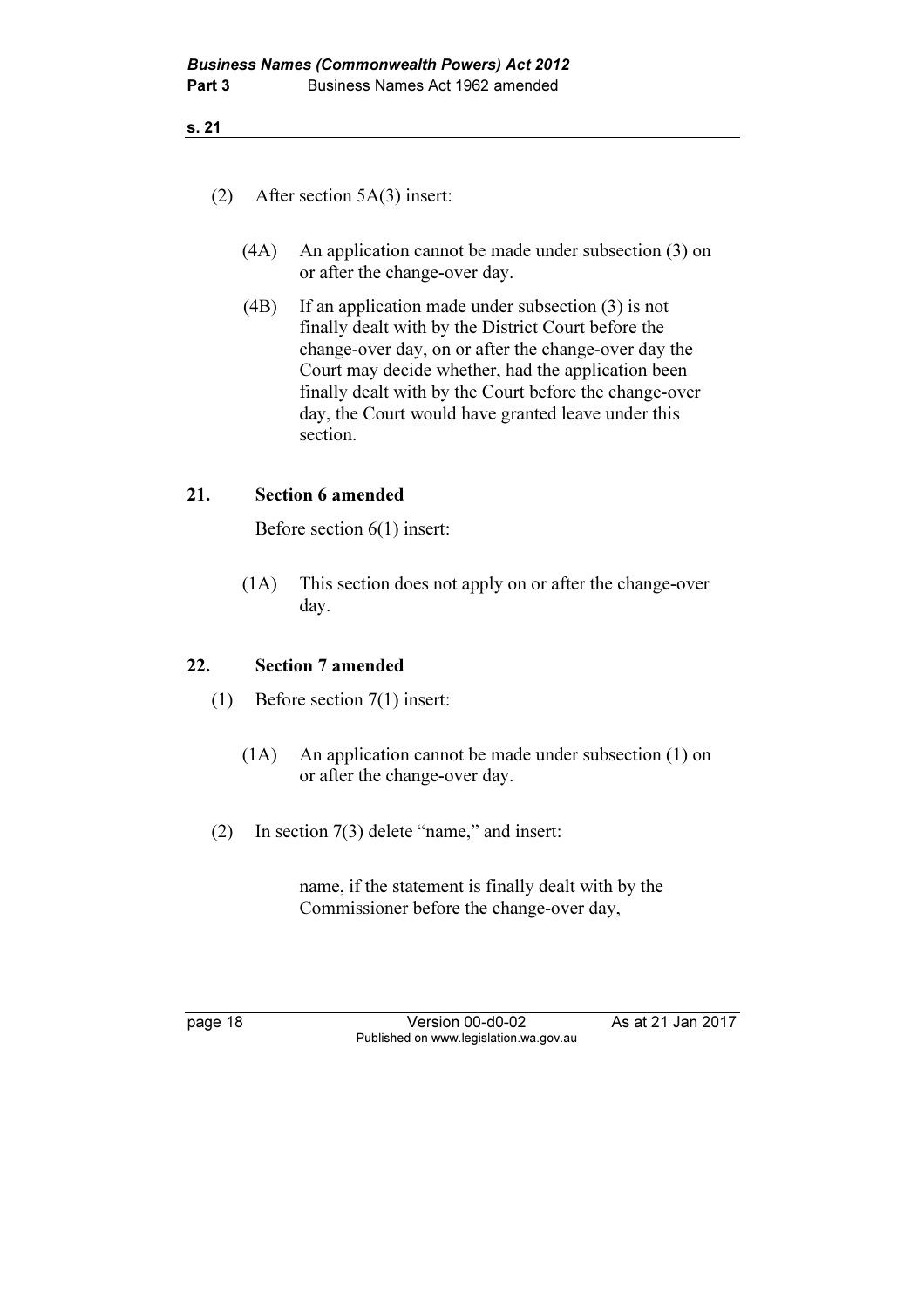- (3) After section 7(3) insert:
	- (4A) If an application made under subsection (1) for the registration of a business name is not finally dealt with by the Commissioner before the change-over day, the Commissioner may, on or after the change-over day, decide whether, had the application been finally dealt with before the change-over day, the Commissioner would have registered the business name.
- (4) In section 7(4) delete "business name," and insert:

business name before the change-over day,

- (5) In section  $7(5)$ :
	- (a) in paragraph (a) delete "may" and insert:

may, before the change-over day,

 (b) in paragraph (b) delete "place, the Commissioner shall" and insert:

 place and the statement lodged under section 12(1) is finally dealt with by the Commissioner before the change-over day, the Commissioner shall, before the change-over day,

As at 21 Jan 2017 Version 00-d0-02 page 19 Published on www.legislation.wa.gov.au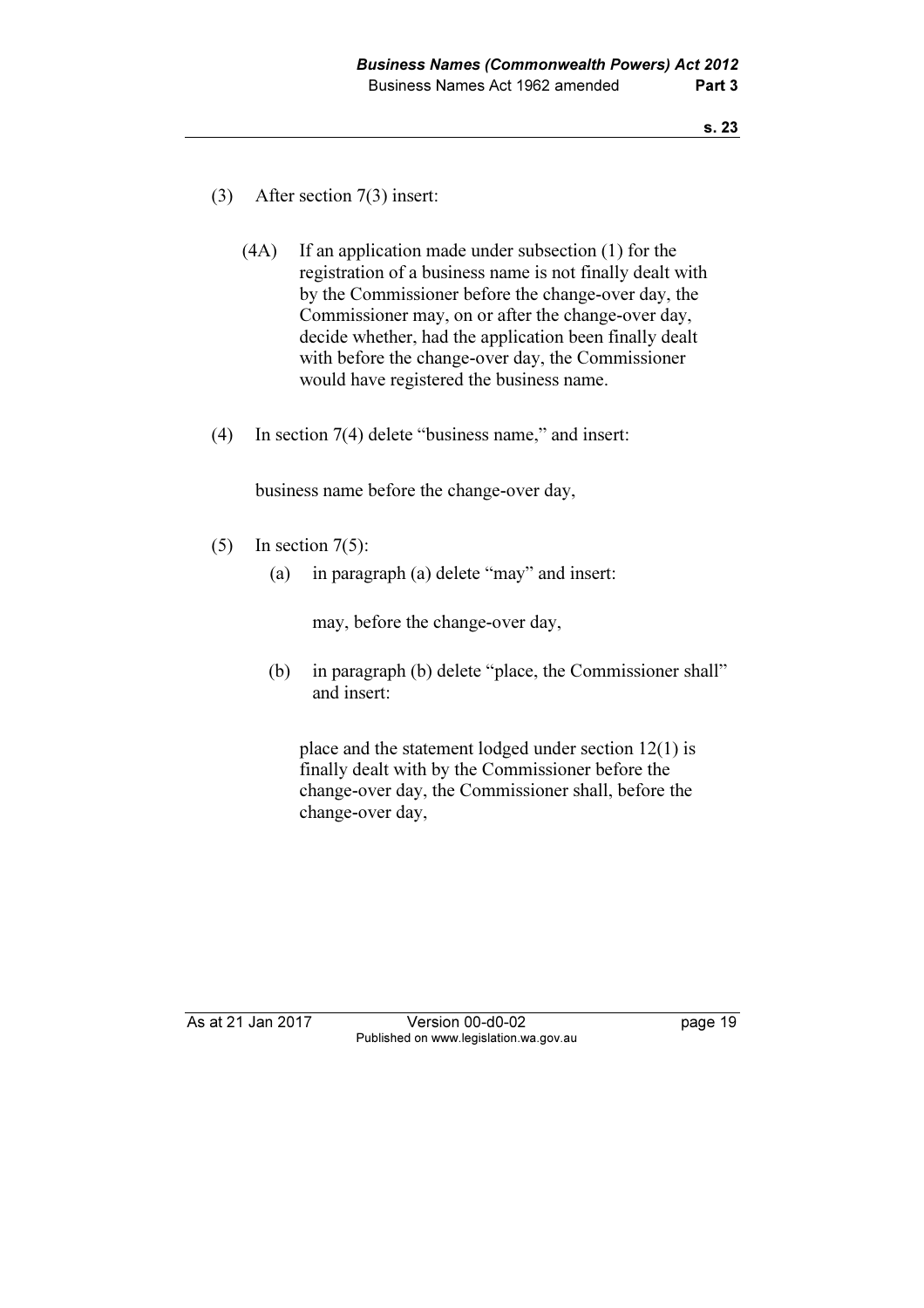#### 23. Section 9 amended

- (1) Before section 9(1) insert:
	- (1A) An application for the consent of the Minister under subsection (1) to the registration of a business name cannot be made —
		- (a) in the case of a decision of the Commissioner, made before the change-over day, that the business name may be registered only with the consent of the Minister — after the end of 2 months after the change-over day; or
		- (b) in the case of a decision of the Commissioner, made on or after the change-over day as provided for by section 7(4A), that before the change-over day the Commissioner would have registered the business name only with the consent of the Minister — more than 28 days after the Commissioner's decision.
- (2) After section 9(1) insert:
	- (2A) Subsection (2B) applies if
		- (a) an application is made under subsection (1), but not finally dealt with by the Minister, before the change-over day; or
		- (b) an application is made under subsection (1) on or after the change-over day in accordance with subsection  $(1A)$ .
	- (2B) On or after the change-over day, the Minister may decide whether, had the application for consent under subsection (1) been made and finally dealt with by the Minister before the change-over day, the Minister

page 20 Version 00-d0-02 As at 21 Jan 2017 Published on www.legislation.wa.gov.au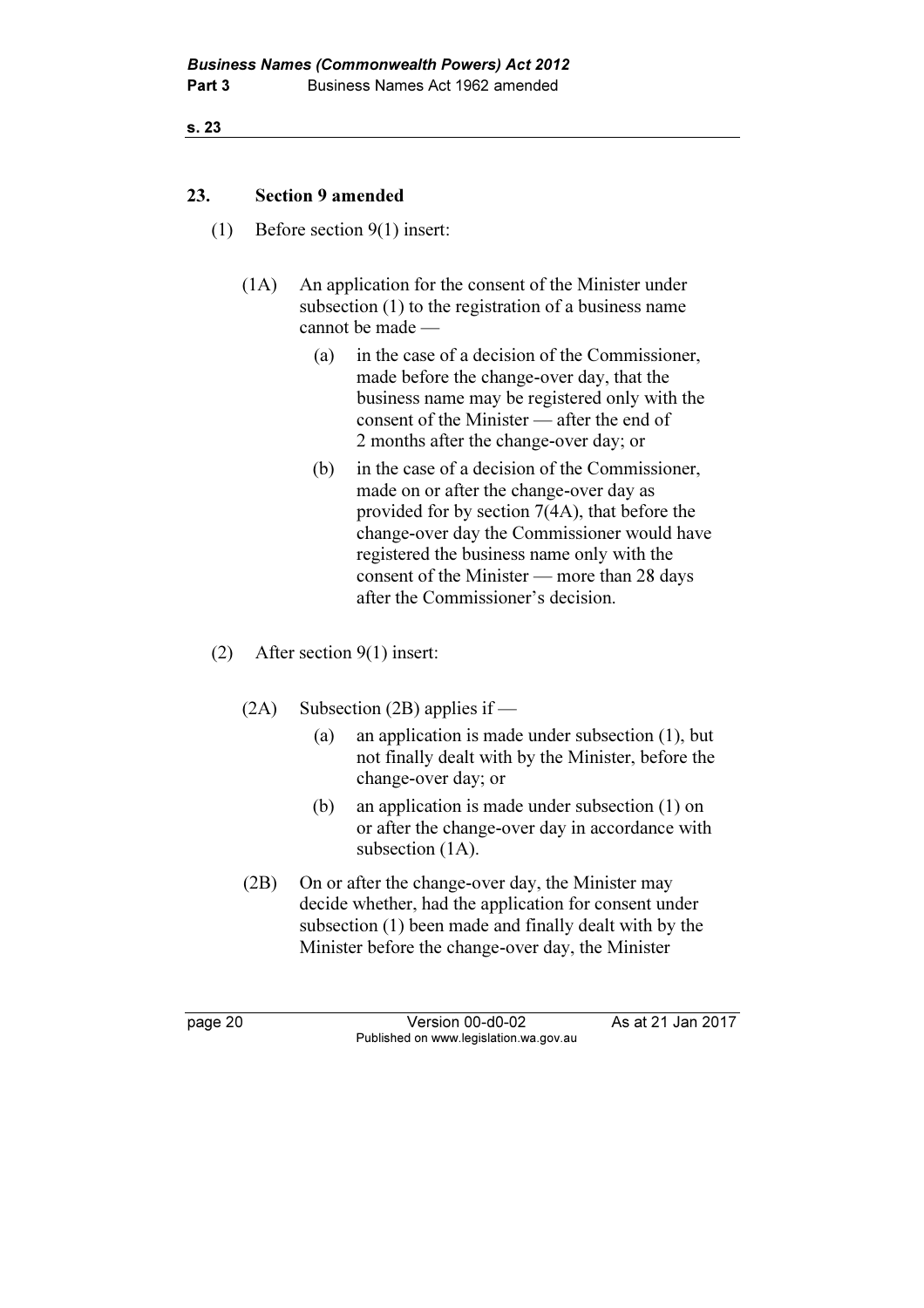would have consented to the registration of the business name to which the application relates.

#### 24. Section 10 amended

- $(1)$  In section 10(1):
	- (a) delete "may send" and insert:

may, before the change-over day, send

(b) delete "and upon" and insert:

 and, if the period specified in the notice expires before the change-over day, upon

- (2) After section 10(1) insert:
	- (2A) Subsection (2B) applies if, before the change-over day, the Commissioner sends a notice under subsection (1), in respect of a business name, that specifies a period that expires on or after the change-over day.
	- (2B) Upon the expiration of the period specified in the notice, the Commissioner may decide whether, had the period specified in the notice expired before the change-over day, the Commissioner would have cancelled the registration of the business name under subsection  $(1)$ .
- (3) In section 10(2) after "subsection (1)" insert:

or (2B)

As at 21 Jan 2017 Version 00-d0-02 page 21 Published on www.legislation.wa.gov.au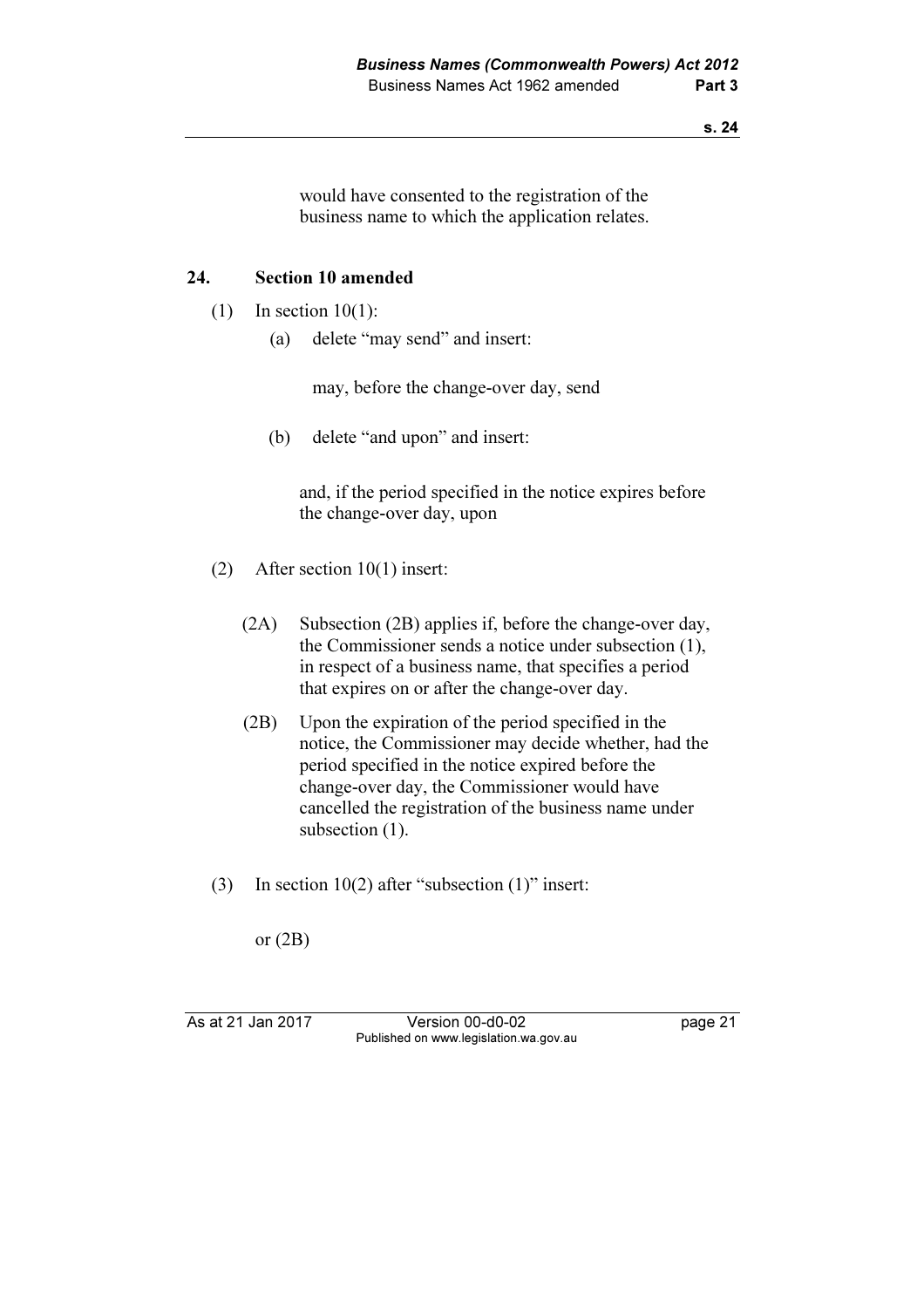(4) In section 10(4) delete "subsection (1)." and insert:

 subsection (1) or would have been cancelled under subsection (2B).

## 25. Section 11 amended

- (1) Before section 11(1) insert:
	- (1A) A statement cannot be lodged under subsection (1) in respect of the registration of a business name that expires on or after the change-over day.
	- (1B) If the registration of a business name expires before the change-over day, the fact that the period of one month after the expiry of the registration ends on or after the change-over day does not prevent a statement being lodged under subsection (1) at any time within that period.
- (2) After section 11(1a) insert:
	- (2A) Subsection (2B) applies if
		- (a) a statement is lodged under subsection (1), but not finally dealt with by the Commissioner, before the change-over day; or
		- (b) a statement is lodged under subsection (1) on or after the change-over day.
	- (2B) The Commissioner may, on or after the change-over day, decide whether, had the statement been lodged and finally dealt with before the change-over day, the Commissioner would have renewed the registration of the business name under subsection (1).

page 22 Version 00-d0-02 As at 21 Jan 2017 Published on www.legislation.wa.gov.au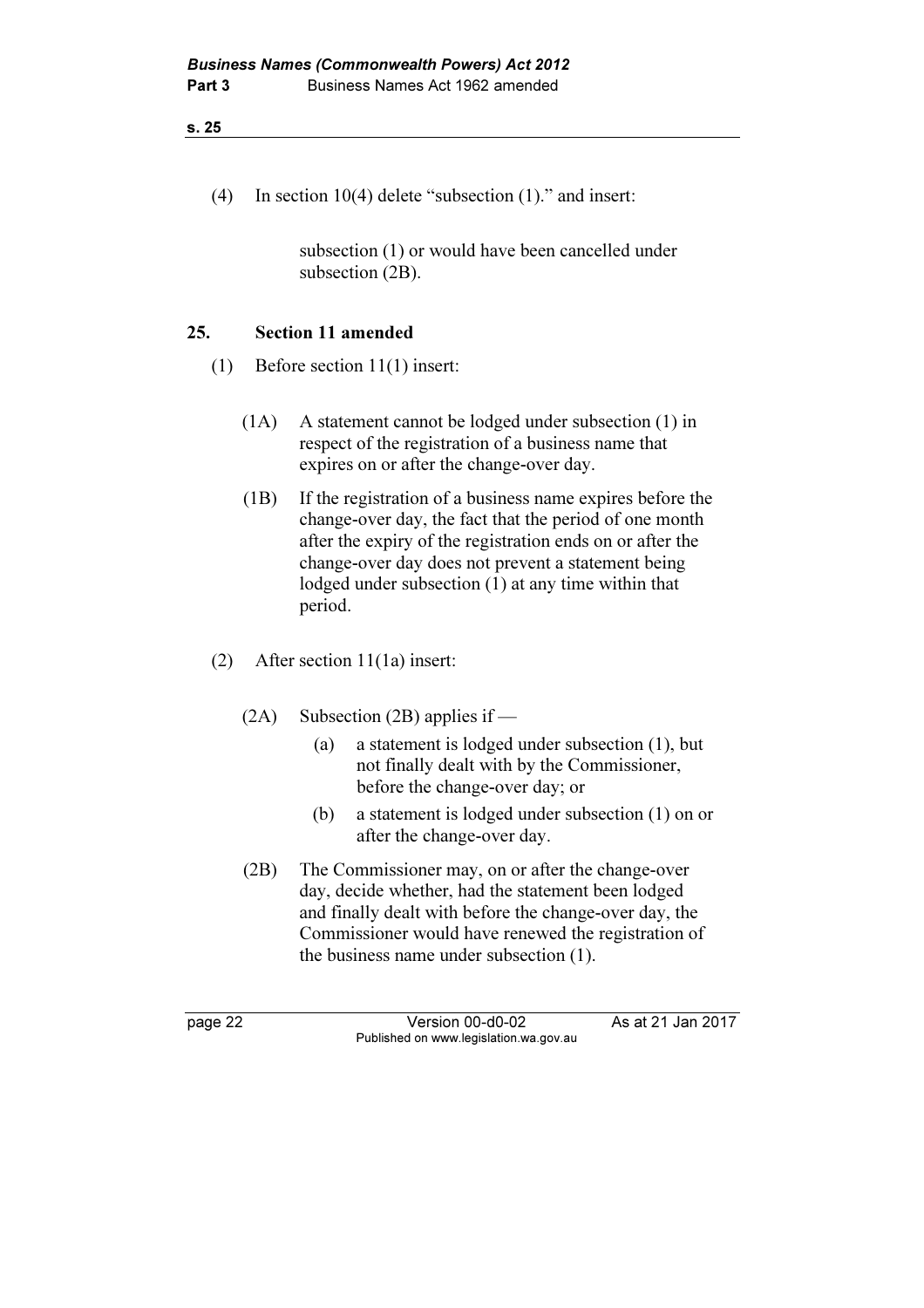(3) In section 11(2) delete "The" and insert:

 If a statement lodged under subsection (1) is finally dealt with by the Commissioner before the change-over day, the

- (4) After section 11(2) insert:
	- (3A) If a statement lodged under subsection (1) is dealt with in accordance with subsection (2B), the previous registration of the business name to which the statement relates is to be taken to have remained in force in respect of the period between when the previous registration expired and the change-over day.
- (5) In section 11(3) delete "The Commissioner shall before or after the expiration of the registration of a business name, but not earlier than one month before the expiration," and insert:

 In respect of the registration of a business name that expires before the change-over day, the Commissioner shall before or after the expiration of the registration of the business name, but not earlier than one month before the expiration (and in any case, before the change-over day),

#### 26. Section 12 amended

- (1) Before section 12(1) insert:
	- (1A) Except as provided in subsection (1B), a statement cannot be lodged under this section on or after the change-over day.

As at 21 Jan 2017 Version 00-d0-02 page 23 Published on www.legislation.wa.gov.au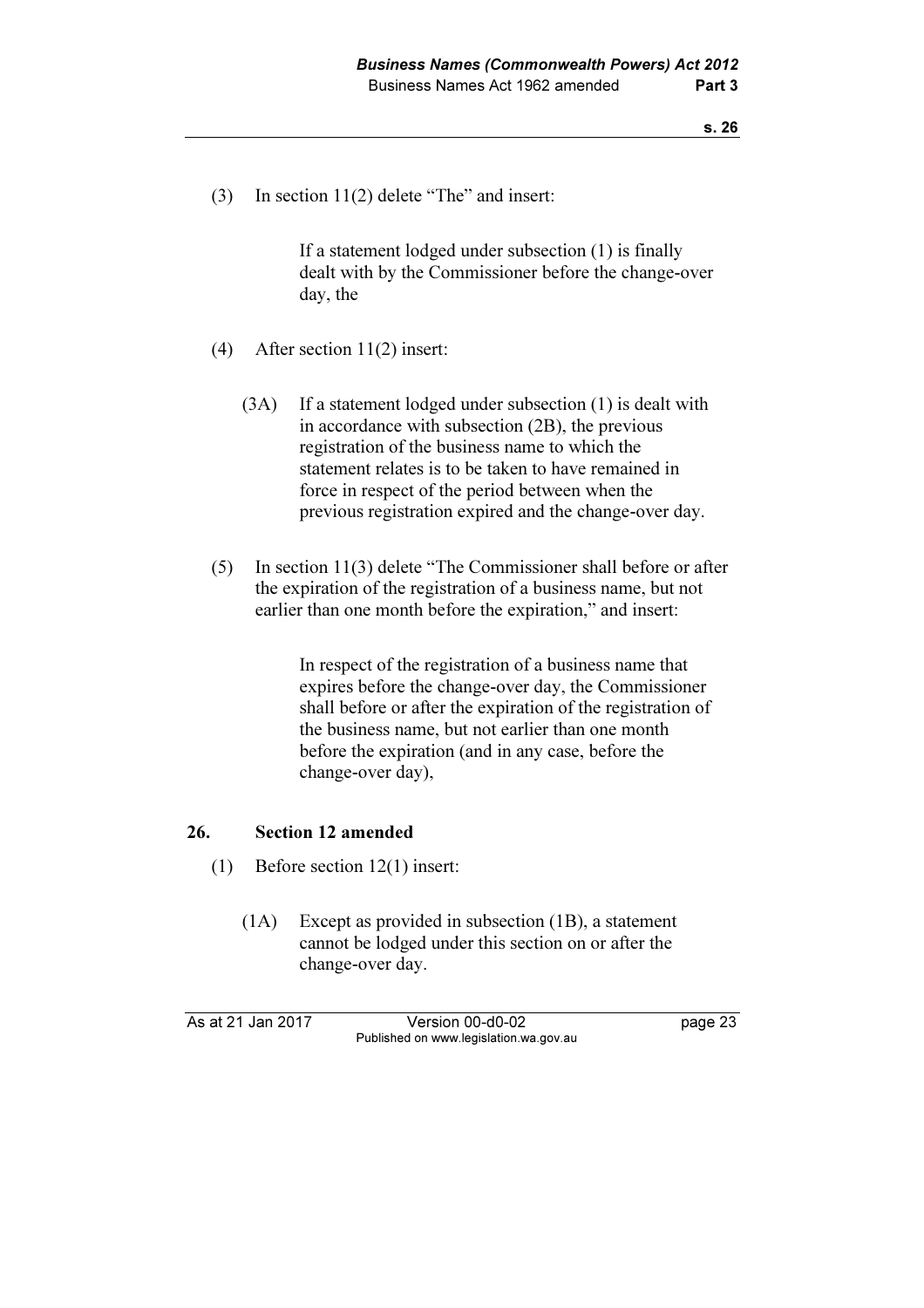- (1B) Subsection (1A) does not prevent a person from lodging a statement under this section on or after the change-over day if the statement is being lodged in compliance with a notice issued by the Commissioner under section 18(2) before the change-over day.
- (2) After section 12(4) insert:
	- (5) Subsection (6) applies if
		- (a) a statement in respect of a business name is lodged under subsection  $(1)$ ,  $(2)$ ,  $(3)$  or  $(4)$ , but not finally dealt with by the Commissioner, before the change-over day; or
		- (b) a statement in respect of a business name is lodged under subsection (1), (2), (3) or (4) on or after the change-over day as provided for by subsection (1B).
	- (6) The Commissioner may, on or after the change-over day, decide what particulars in respect of the business name would have been incorporated with and formed part of the register under section 6 had the statement been finally dealt with by the Commissioner before the change-over day.
- (3) After section 12(8) insert:
	- (9A) If, but for subsection (1A), a statement could have been lodged on or after the change-over day in accordance with and within the time prescribed by subsection  $(1)$ , (2), (3) or (4), a person does not commit an offence under subsection (8) by reason only that the person does not lodge the statement.

page 24 Version 00-d0-02 As at 21 Jan 2017 Published on www.legislation.wa.gov.au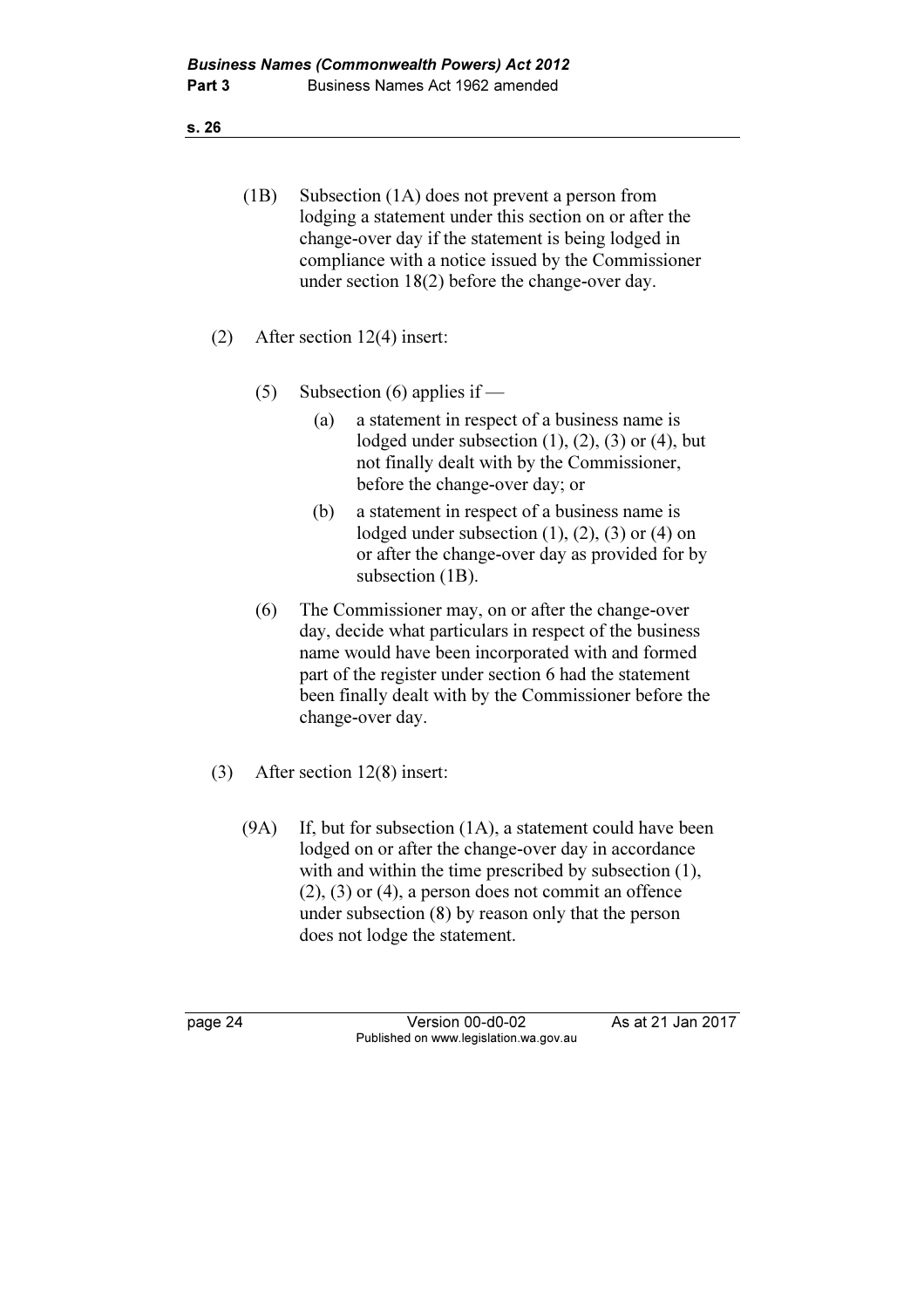## 27. Section 13 amended

After section 13(1) insert:

 (2A) On or after the change-over day, the Commissioner cannot issue a notice under subsection (1) except for the purposes of ascertaining whether or not a person did, or failed to do, anything before the change-over day.

### 28. Section 18 amended

In section 18(1) and (2) delete "may send" and insert:

may, before the change-over day, send

#### 29. Section 19 amended

(1) In section 19(1) delete "may cancel" and insert:

may, before the change-over day, cancel

- (2) After section 19(1) insert:
	- (2A) Subsection (2B) applies if, before the change-over day, the Commissioner sends a notice referred to in subsection  $(1)(b)$  or  $(c)$  in respect of which the one month period referred to in that provision expires on or after the change-over day.
	- (2B) Upon the expiration of the one month period, the Commissioner may decide whether, had the one month period expired before the change-over day, the

As at 21 Jan 2017 Version 00-d0-02 page 25 Published on www.legislation.wa.gov.au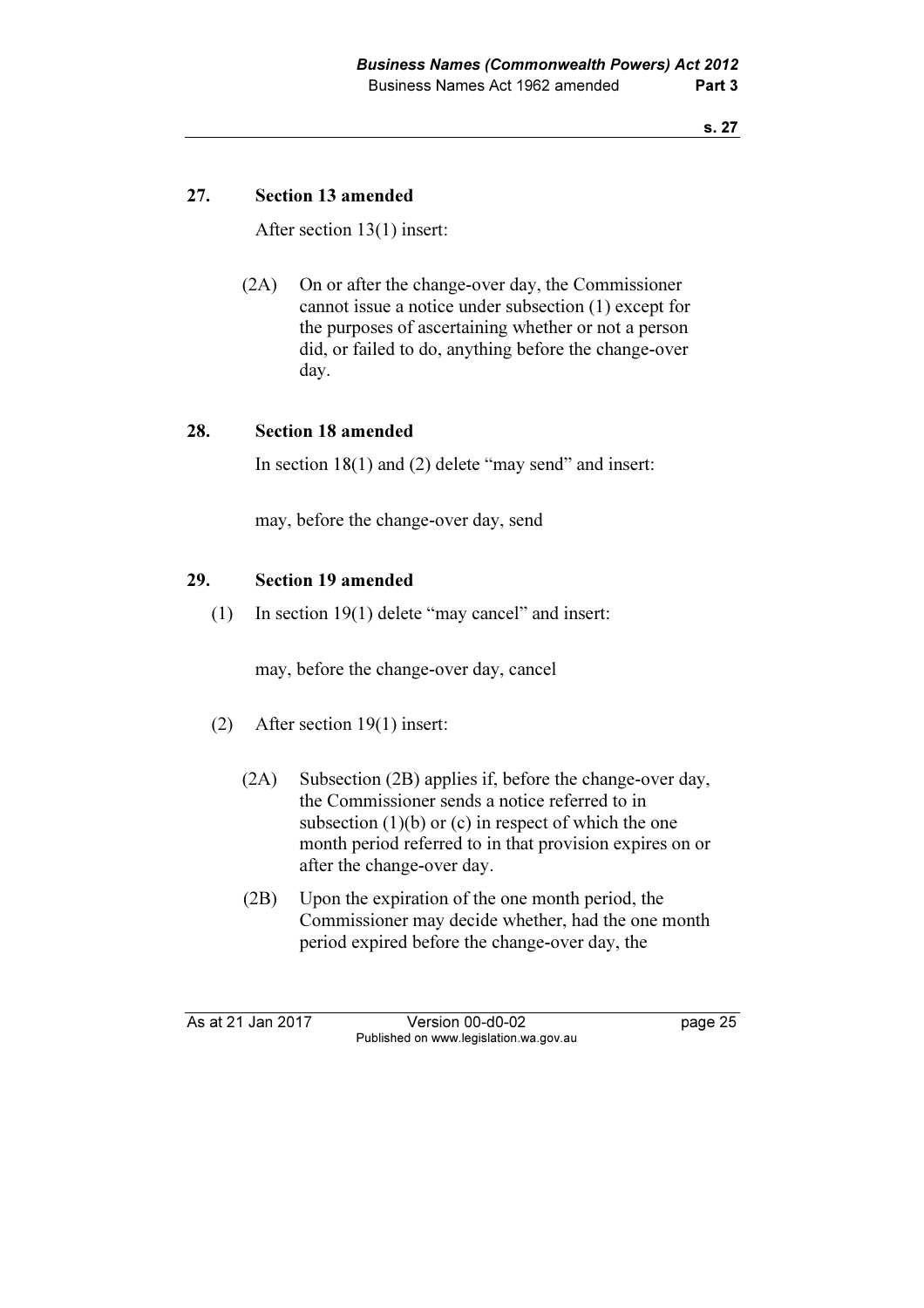Commissioner would have cancelled the registration of the business name under subsection (1).

(3) In section 19(2) after "him" insert:

under subsection (1)

- (4) In section 19(3):
	- (a) delete "this section," and insert:

 subsection (1) or the Commissioner decides under subsection (2B) that the Commissioner would have cancelled the registration of a business name,

(b) after "cancellation" insert:

 or, in the case of a decision of the Commissioner under subsection (2B), a person in relation to whom the business name was registered immediately before the change-over day,

(c) delete "name." and insert:

 name or for a review of the Commissioner's decision under subsection (2B) (as the case requires).

page 26 Version 00-d0-02 As at 21 Jan 2017 Published on www.legislation.wa.gov.au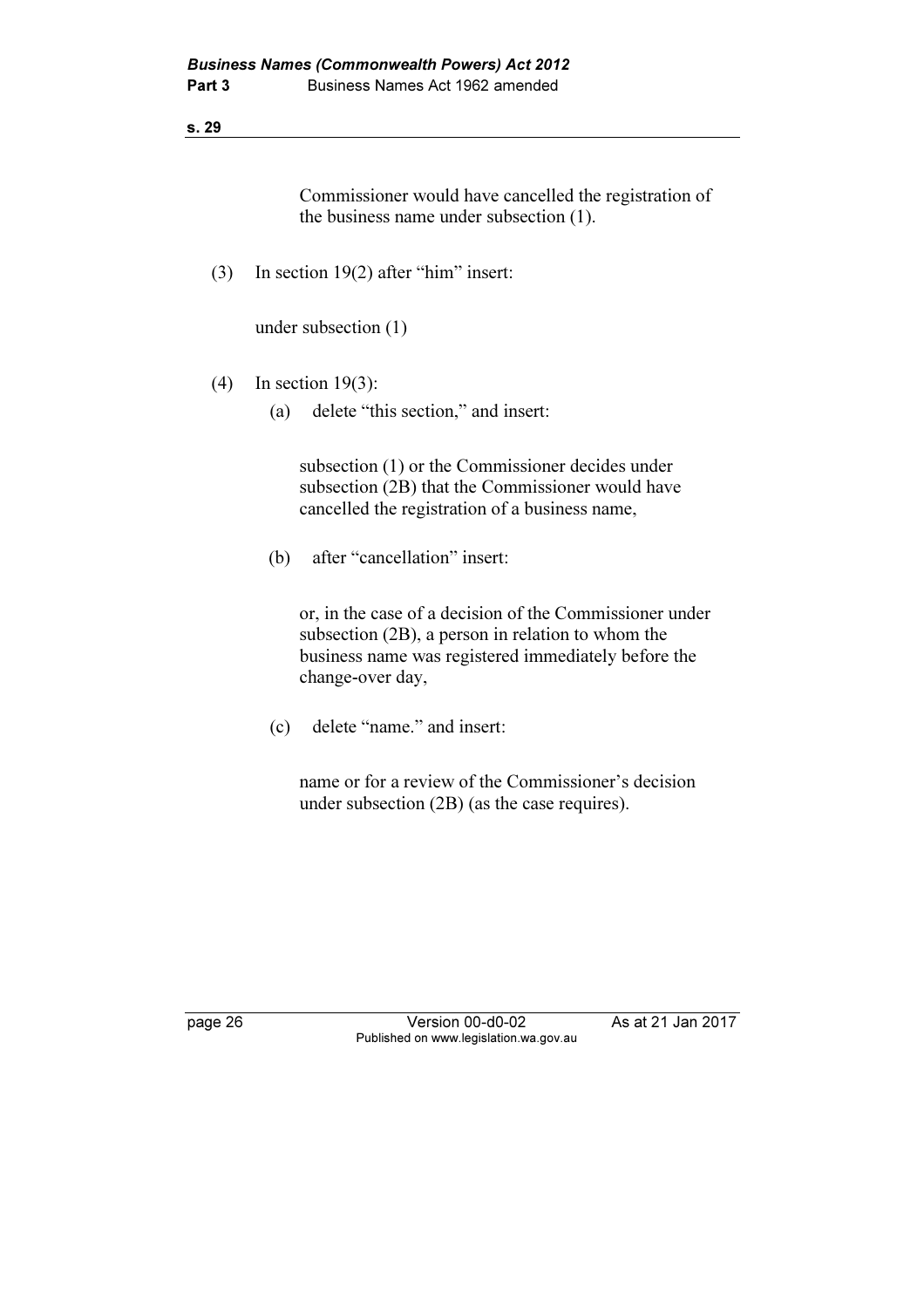- (5) Delete section 19(4) and insert:
	- (4) An application to the State Administrative Tribunal under subsection (3) cannot be made —
		- (a) in the case of a decision of the Commissioner under subsection (1) made before the change-over day — after the end of 2 months after the change-over day; or
		- (b) in the case of a decision of the Commissioner under subsection (2B) made on or after the change-over day — more than 28 days after the Commissioner's decision.
- (6) In section 19(5):
	- (a) delete "If" and insert:

If, before the change-over day,

(b) delete "name," and insert:

name under subsection (1),

 (c) delete "him of an office copy of the order, shall" and insert:

 him, before the change-over day, of an office copy of the order shall, before the change-over day,

As at 21 Jan 2017 Version 00-d0-02 page 27 Published on www.legislation.wa.gov.au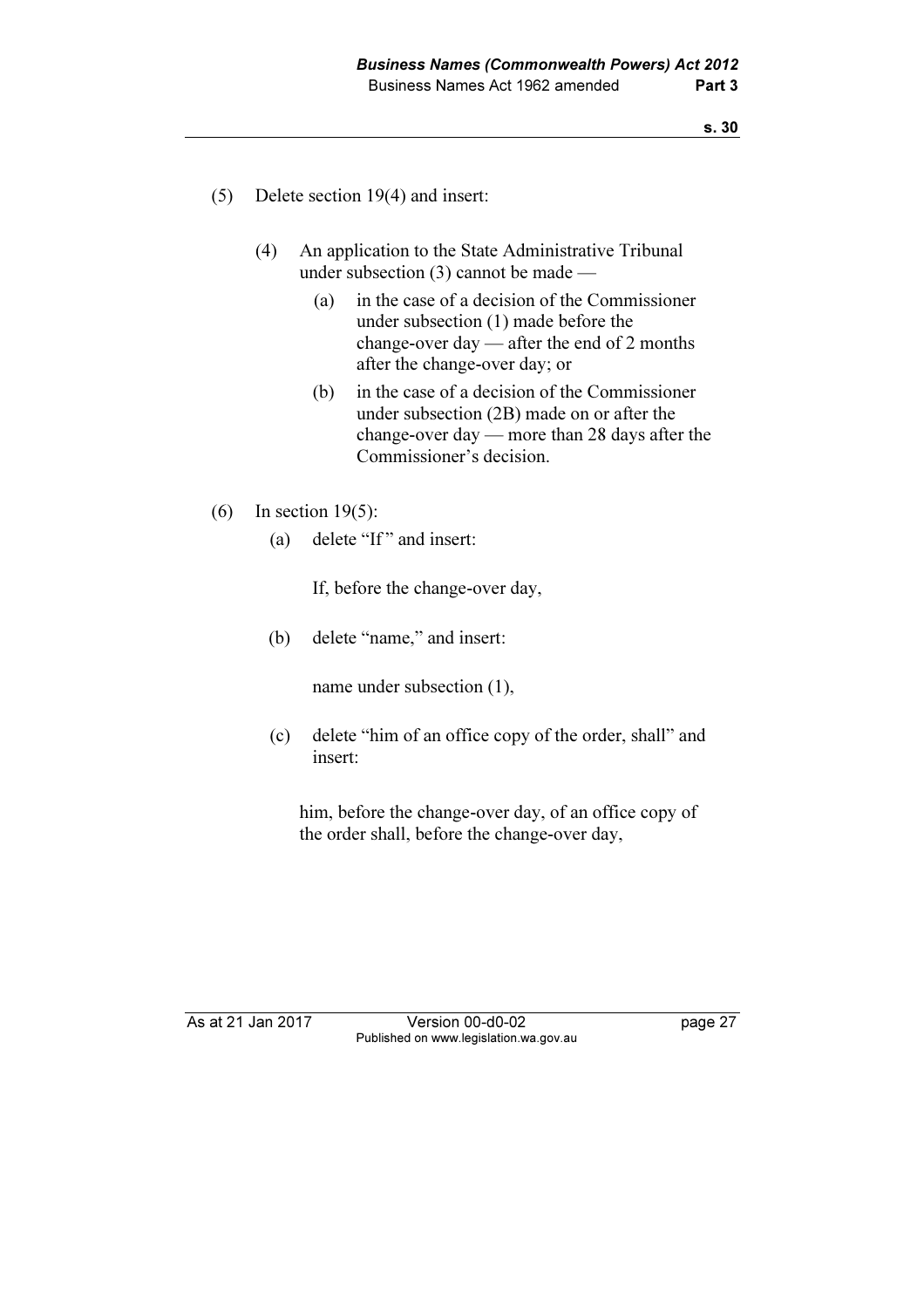#### 30. Section 21 amended

In section 21(1) and (4) delete "may" and insert:

may, before the change-over day,

### 31. Section 22 amended

- (1) At the beginning of section 22 insert:
	- (1) This section does not apply on or after the day after the end of the period of 7 years beginning on the change-over day.
- (2) In section 22 delete "A person" and insert:
	- (2) A person

#### 32. Section 23 amended

Before section 23(1) insert:

 (1A) A request cannot be made under subsection (1) on or after the change-over day.

#### 33. Section 24 amended

- (1) In section 24 delete "A document" and insert:
	- (1) A document

page 28 Version 00-d0-02 As at 21 Jan 2017 Published on www.legislation.wa.gov.au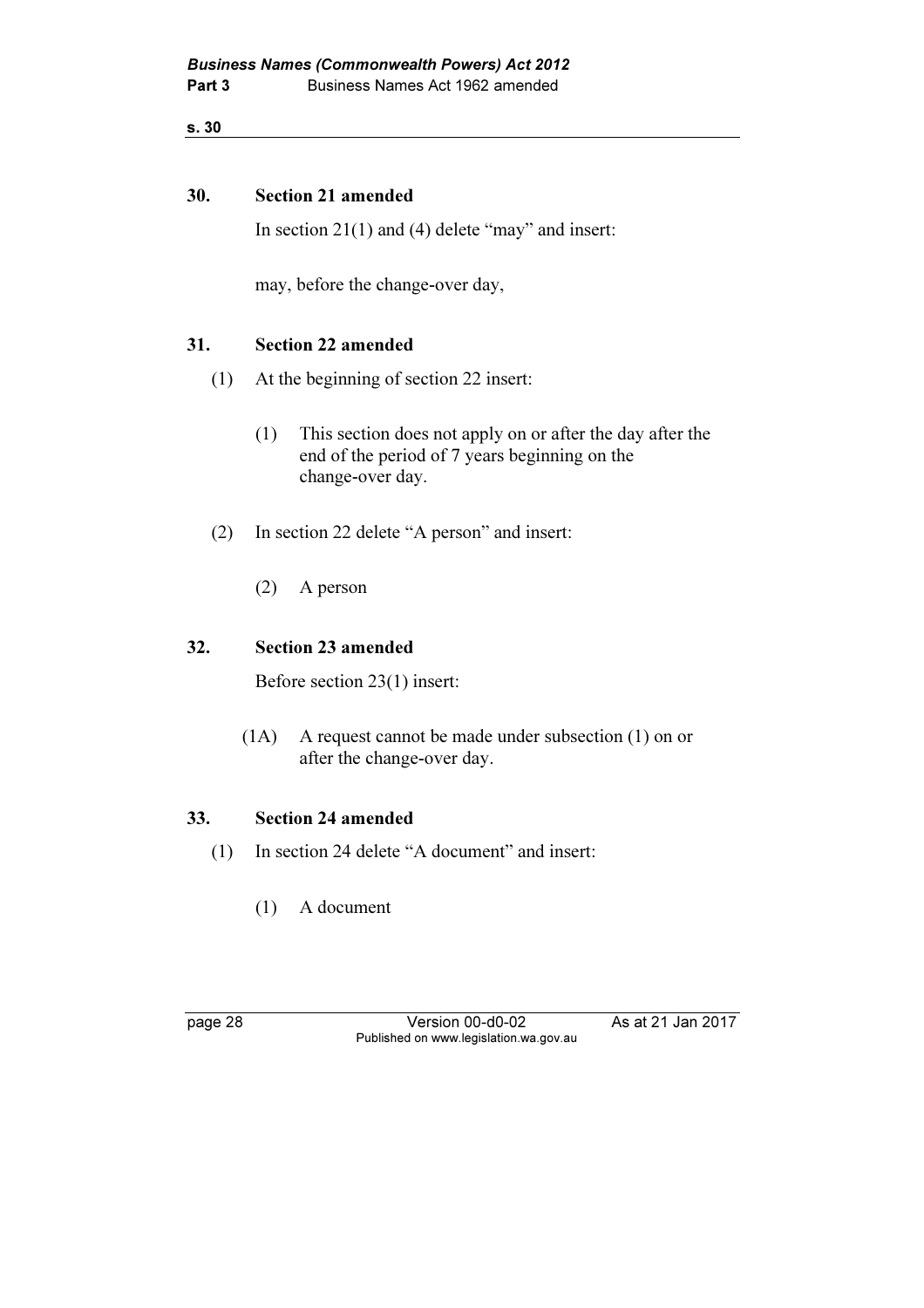- (2) At the end of section 24 insert:
	- (2) A copy of an entry in the Commonwealth register, provided by ASIC under the Business Names Registration Act 2011 (Commonwealth) section 60, in relation to a business name that was registered under this Act is admissible in proceedings relating to a matter arising before the change-over day and is evidence of the matters stated in the entry.
	- (3) In subsection  $(2)$  —

Commonwealth register means the Business Names Register established and maintained under the Business Names Registration Act 2011 (Commonwealth) section 22.

#### 34. Section 25 deleted

Delete section 25.

#### 35. Section 28 amended

In section 28(3) delete "time." and insert:

 time but in any case not more than 3 years after the change-over day.

As at 21 Jan 2017 Version 00-d0-02 page 29 Published on www.legislation.wa.gov.au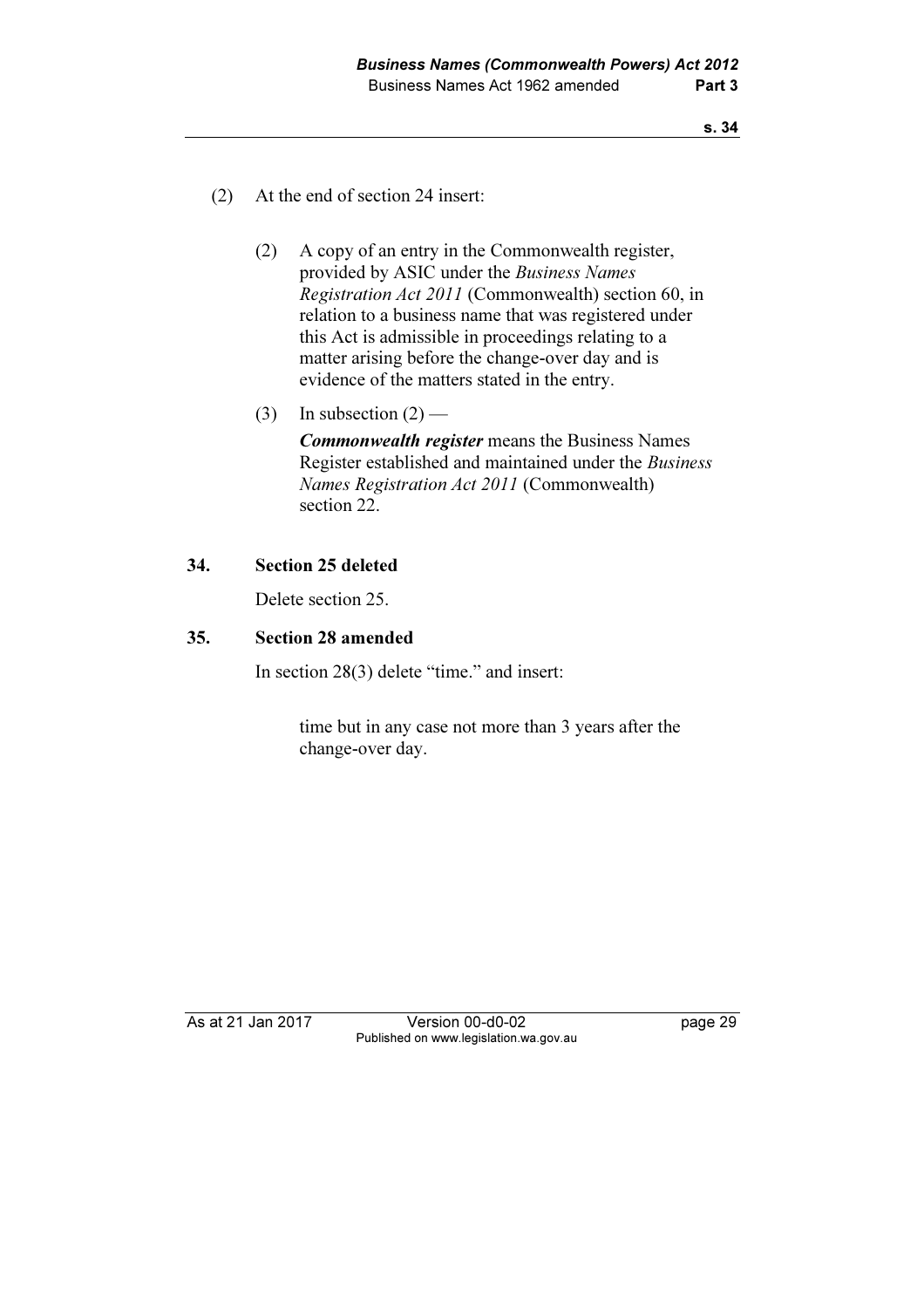# Part 4 — Other Acts amended

# Division 1 — Auction Sales Act 1973 amended

#### 36. Act amended

This Division amends the Auction Sales Act 1973.

#### 37. Section 4 amended

In section 4 in the definition of *firm* delete "*Business Names* Act 1962;" and insert:

Business Names Registration Act 2011 (Commonwealth);

# Division 2 — Employment Agents Act 1976 amended

#### 38. Act amended

This Division amends the Employment Agents Act 1976.

#### 39. Section 4 amended

In section  $4(1)$  in the definition of *firm* delete "*Business Names* Act 1962," and insert:

Business Names Registration Act 2011 (Commonwealth),

# Division 3 — Legal Profession Act 2008 amended

### 40. Act amended

This Division amends the Legal Profession Act 2008.

page 30 Version 00-d0-02 As at 21 Jan 2017 Published on www.legislation.wa.gov.au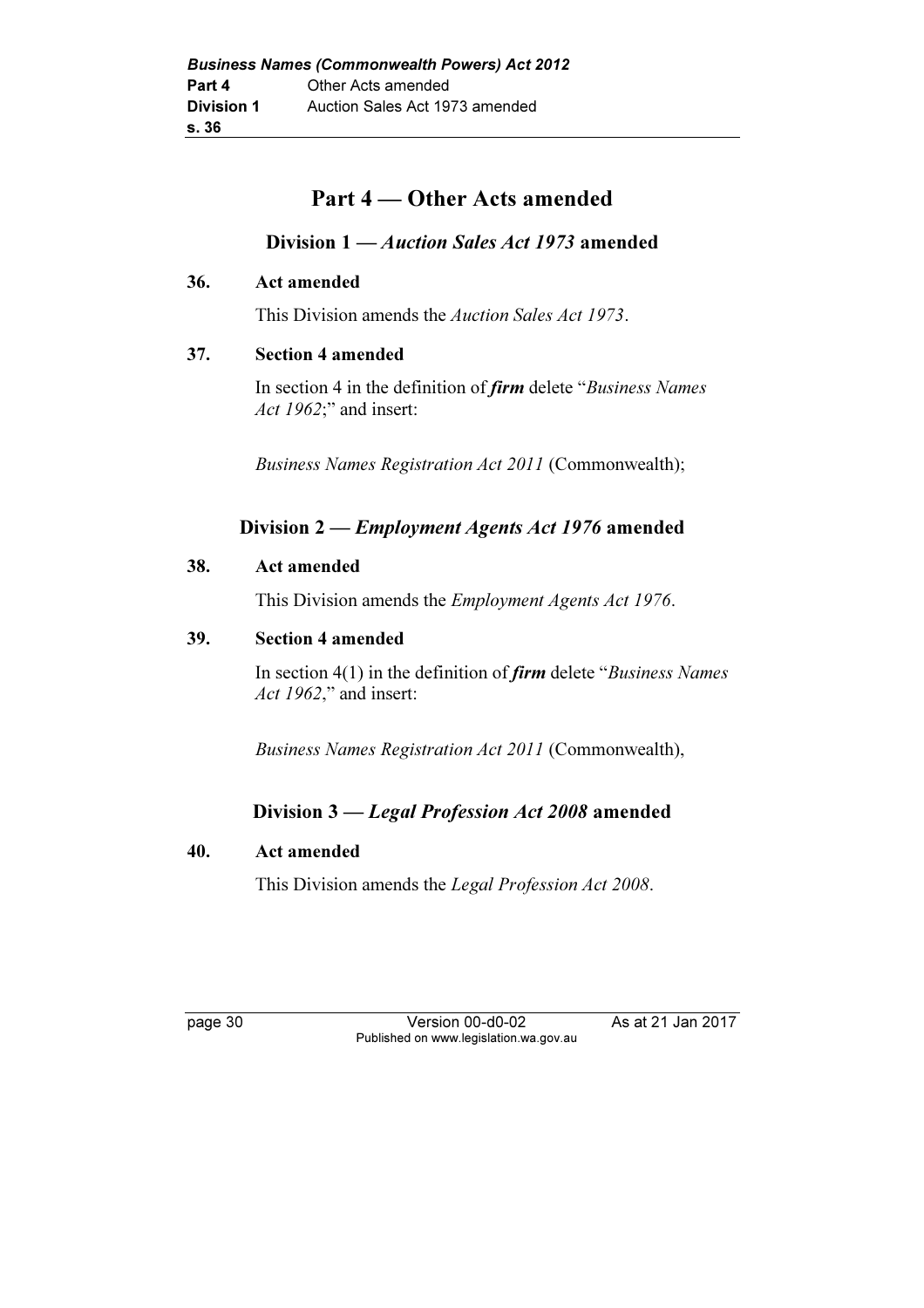### 41. Section 157 amended

In section 157(4) delete "the law of " and insert:

the law applicable in

## Division 4 — Settlement Agents Act 1981 amended

#### 42. Act amended

This Division amends the Settlement Agents Act 1981.

#### 43. Schedule 2 clause 2 amended

 In Schedule 2 clause 2(h) delete "an application for transfer of a business name under the Business Names Act 1962;" and insert:

> any applications necessary under the Business Names Registration Act 2011 (Commonwealth) to effect the transfer of a business name under that Act;

# Division 5 — Travel Agents Act 1985 amended

#### 44. Act amended

This Division amends the Travel Agents Act 1985.

#### 45. Section 14 amended

In section 14(1) delete "Business Names Act 1962," and insert:

Business Names Registration Act 2011 (Commonwealth),

As at 21 Jan 2017 Version 00-d0-02 page 31 Published on www.legislation.wa.gov.au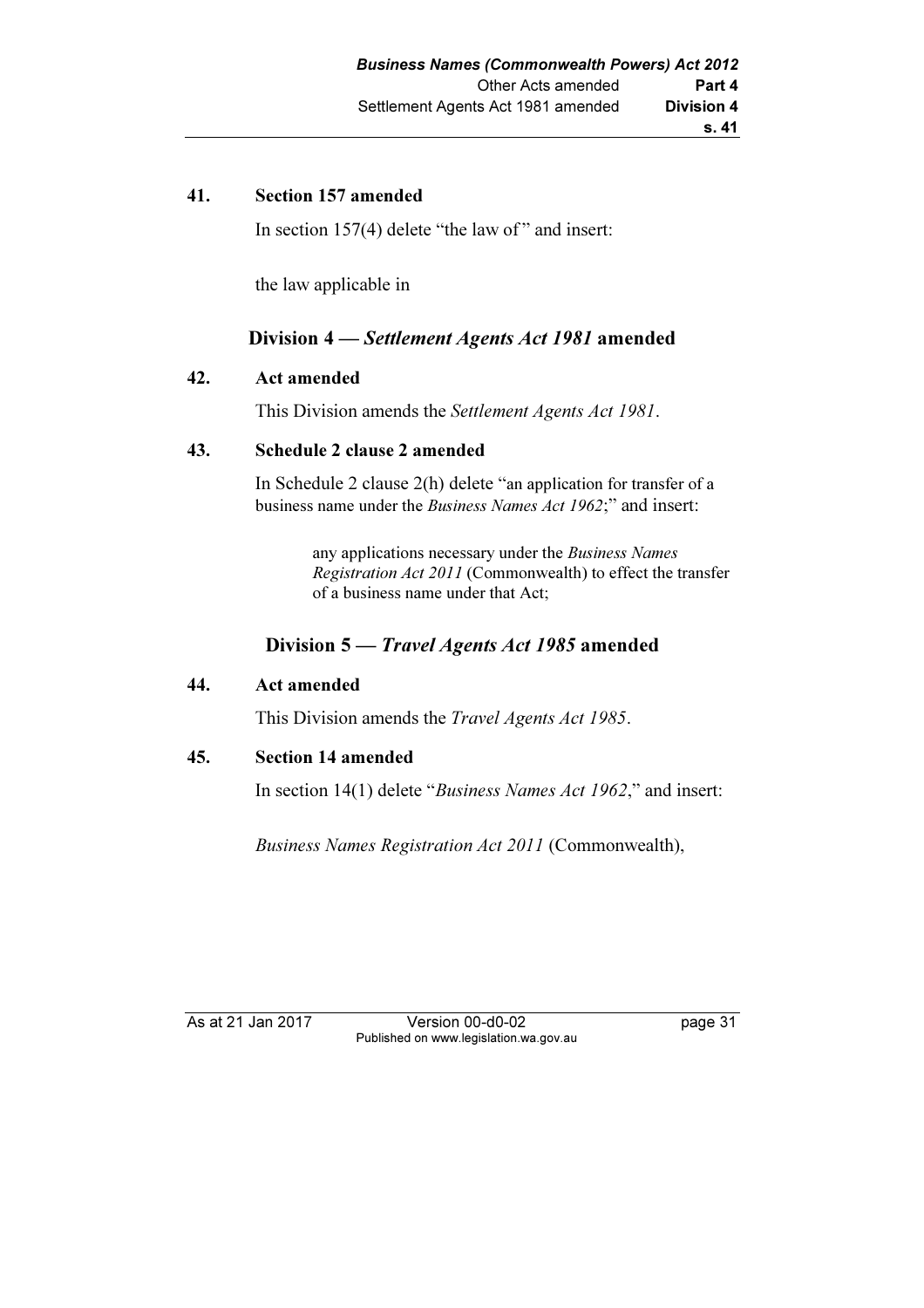#### **Notes**

 This is a compilation of the Business Names (Commonwealth Powers) Act 2012 and includes the amendments made by the other written laws referred to in the following table.

| <b>Short title</b>                                                 | <b>Number</b><br>and year | Assent      | Commencement                                                                                                                                                                              |
|--------------------------------------------------------------------|---------------------------|-------------|-------------------------------------------------------------------------------------------------------------------------------------------------------------------------------------------|
| <b>Business Names</b><br>(Commonwealth Powers)<br>Act 2012         | 6 of 2012                 |             | 10 Apr 2012 Pt. 1: 10 Apr 2012 (see s. 2(a));<br>Pt. 2 and 3:11 Apr 2012<br>(see s. $2(b)$ );<br>Pt. 4:28 May 2012 (see s. $2(c)$ )<br>and Cwlth Gazette 19 Apr 2012<br>ref. F2012L00891) |
| Local Government<br>Legislation Amendment<br>Act 2016 Pt. 3 Div. 4 | 26 of 2016                | 21 Sep 2016 | 21 Jan 2017 (see s. 2(b) and<br>Gazette 20 Jan 2017 p. 648)                                                                                                                               |

Compilation table

1

page 32 Version 00-d0-02 As at 21 Jan 2017 Published on www.legislation.wa.gov.au